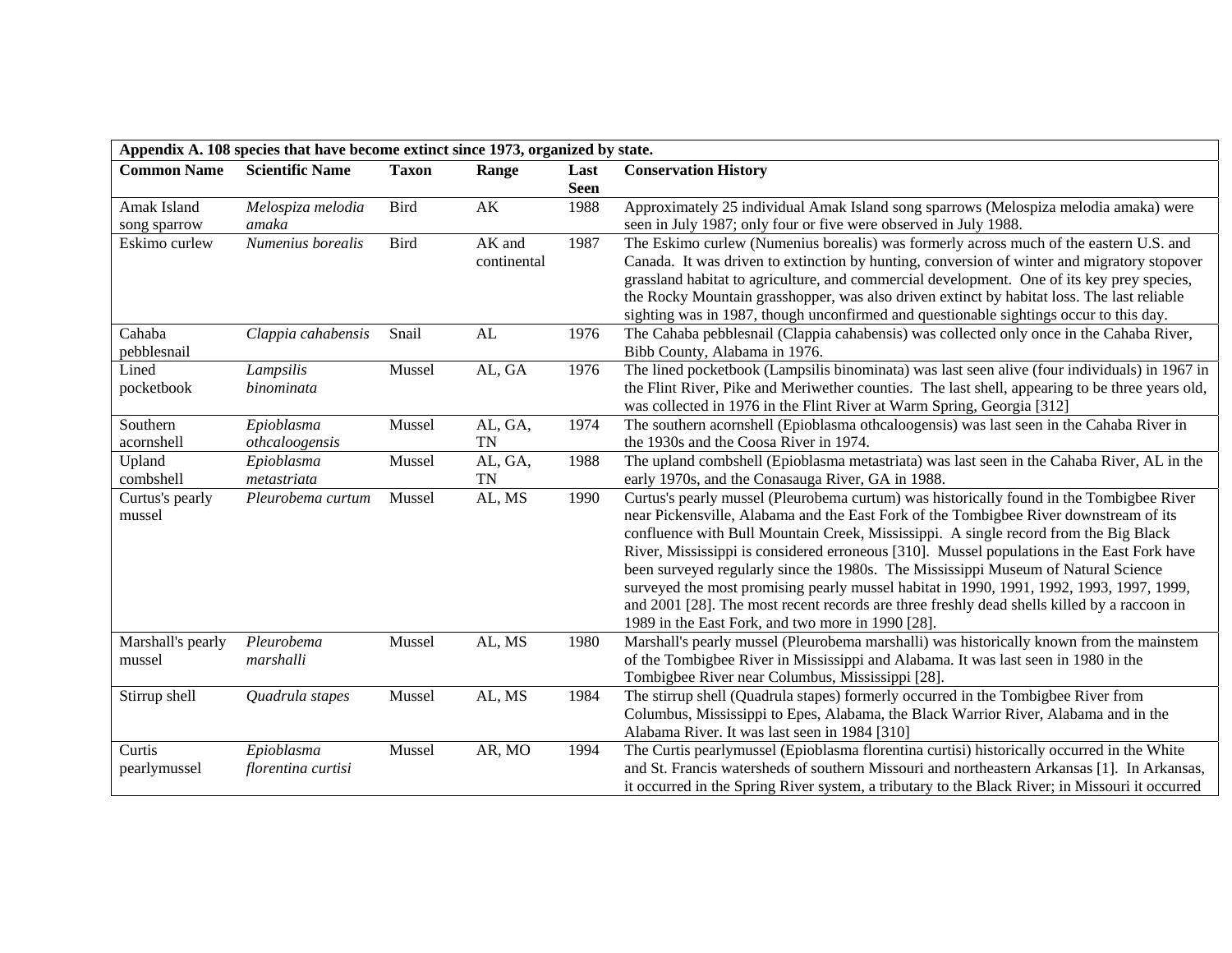|                                                |                                                      |             |            |      | in the White, Black, and Castor river systems [1]. It was last seen in the Little Black River,<br>MO in 1994. Surveys in 1995, 1996, and 1998 did not locate any individuals [50, 103].                                                                                                                                                                                                                                                                                                                                                                                                                                                                                                                                                                                                                                                                                                                                                                                                                                                                                                                                                                                                                                 |
|------------------------------------------------|------------------------------------------------------|-------------|------------|------|-------------------------------------------------------------------------------------------------------------------------------------------------------------------------------------------------------------------------------------------------------------------------------------------------------------------------------------------------------------------------------------------------------------------------------------------------------------------------------------------------------------------------------------------------------------------------------------------------------------------------------------------------------------------------------------------------------------------------------------------------------------------------------------------------------------------------------------------------------------------------------------------------------------------------------------------------------------------------------------------------------------------------------------------------------------------------------------------------------------------------------------------------------------------------------------------------------------------------|
| Virgin Islands<br>screech owl                  | Otus nudipes<br>newtoni                              | <b>Bird</b> | <b>AVI</b> | 1980 | The Virgin Islands screech owl (Otus nudipes newtoni) historically occurred on several small<br>islands immediately east of Puerto Rico in the Caribbean. It was last seen in 1980 despite a<br>three-week survey of St. John, St. Croix, and St. Thomas in 1995 [211]. These islands contain<br>the largest remaining patches of suitable habitat.                                                                                                                                                                                                                                                                                                                                                                                                                                                                                                                                                                                                                                                                                                                                                                                                                                                                     |
| Breckenridge<br>Mountain slender<br>salamander | <b>Batrachoseps</b><br>"breckenridge"                | Amphibian   | CA         | 1983 | The Breckenridge Mountain slender salamander (Batrachoseps "breckenridge") was known<br>only from a single seepage on the southeastern flank of Breckenridge Mountain, Tulare<br>County, California at 6,300 ft [193]. It was discovered in 1979 and seen again in 1983. In<br>the intervening years, black oaks around the seepage had been logged and a logging road had<br>been constructed across the seep [1, 190, 193]. It has not been found since[31].<br>In 2001, collections of a similar butterfly were made in the Lucas Creek drainage on the<br>northern side of Breckenridge Mountain and deposited in the Museum of Vertebrate Zoology<br>which also houses the original collection [190]. David Wake at UC Berkeley is examining<br>the 2000 and 2001 populations                                                                                                                                                                                                                                                                                                                                                                                                                                      |
| Fresno kangaroo<br>rat                         | Dipodomys<br>nitratoides exilis                      | Mammal      | CA         | 1992 | The Fresno kangaroo rat (Dipodomys nitratoides exilis) formerly occurred on about 888,500<br>acres in an area of grassland and chenopod scrub communities on the San Joaquin Valley<br>floor, from about the Merced River, Merced County on the north, to the northern edge of the<br>marshes surrounding Tulare Lake, Kings County on the south, and extending from the edge<br>of the Valley floor near Livingston, Madera, Fresno, and Selma, westward to the wetlands of<br>Fresno Slough and the San Joaquin River.<br>Fresno kangaroo rats were captured on the Alkali Sink Ecological Reserve in 1981 and 1985,<br>and on adjacent privately owned land in 1981. In spring of 1986 a levee on the south side of<br>the San Joaquin River broke, flooding the Alkali Sink Ecological Reserve and other<br>important habitat. Water nearly a meter deep covered most of the area for several days. The<br>last sighting of the subspecies was the capture of a single male in autumn 1992 on the<br>Reserve. Trapping at the Reserve in 1993, 1994, and 1995 did not yield additional captures.<br>Trapping at other sites in Merced, Madera, and Fresno Counties between 1988 and 1996 were<br>also unsuccessful. |
| Hoffman<br>jewelflower                         | <b>Streptanthus</b><br>glandulosus var.<br>hoffmanii | Plant       | CA         | 1984 | The Hoffman jewelflower (Streptanthus glandulosus var. hoffmanii) is endemic to Sonoma<br>County, California. It was last observed in 1984 [1].                                                                                                                                                                                                                                                                                                                                                                                                                                                                                                                                                                                                                                                                                                                                                                                                                                                                                                                                                                                                                                                                         |
| Keeled sideband                                | Monadenia<br>circumcarinata                          | Snail       | CA         | 1984 | The keeled sideband (Monadenia circumcarinata) is a terrestrial snail endemic to the<br>Tuolumne River canyon, where it was found in association with steep limestone outcrops and<br>talus slopes (246). The California Academy of Sciences records eight specimens from<br>Tuolumne and Stanislaus Counties including one on Paper Cabin Ridge about 18.5 miles<br>west of the Yosemite National Park [246]. By 1968 it was nearing extinct [174]. It was last                                                                                                                                                                                                                                                                                                                                                                                                                                                                                                                                                                                                                                                                                                                                                        |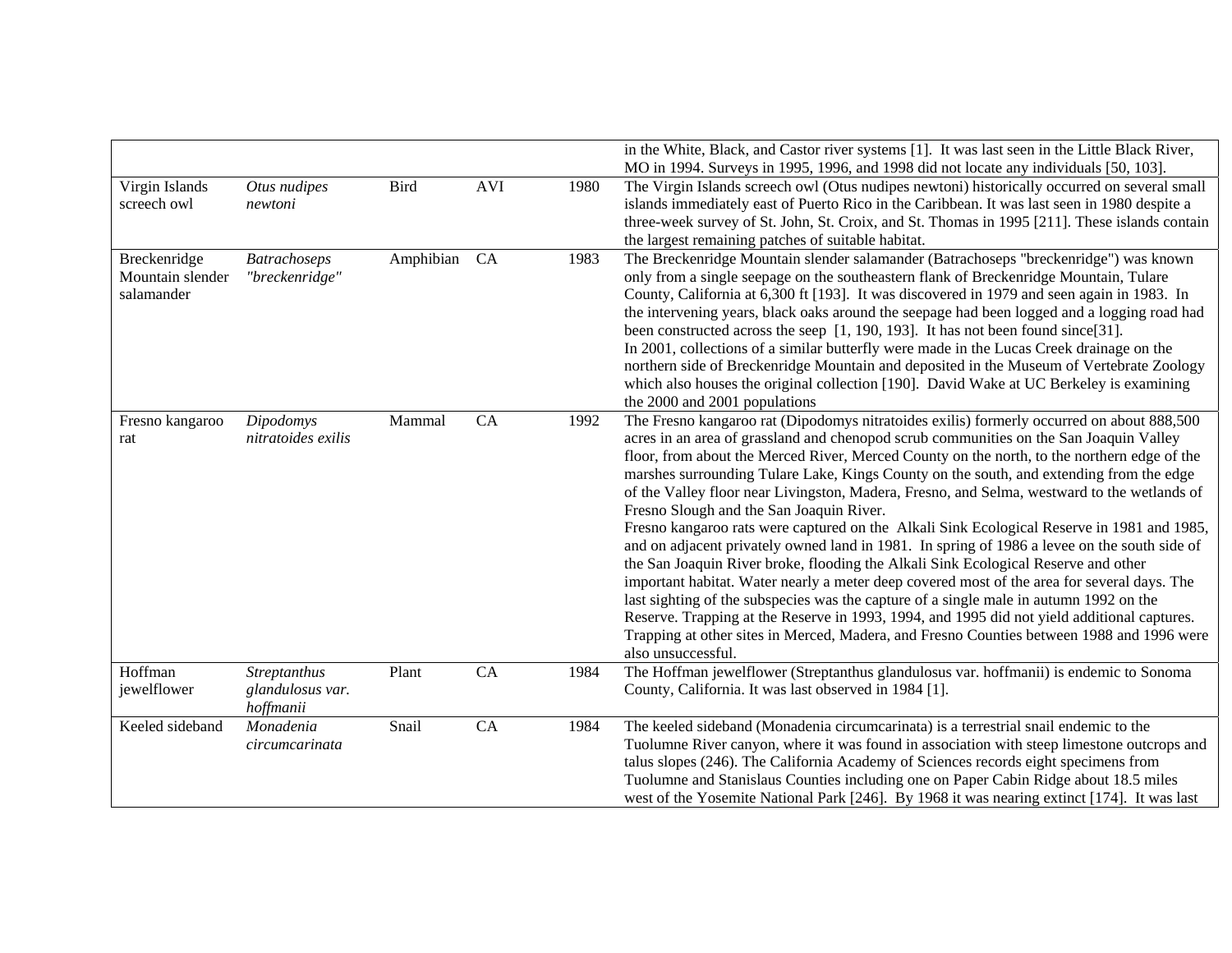|                                            |                                      |        |        |      | seen in 1984.                                                                                                                                                                                                                                                                                                                                                                                                                                                                                                                                                                                                                                                                                                                                                                                                                                                                                                                                                                                                                                                                                                                                                                                                                                                                                                                                                      |
|--------------------------------------------|--------------------------------------|--------|--------|------|--------------------------------------------------------------------------------------------------------------------------------------------------------------------------------------------------------------------------------------------------------------------------------------------------------------------------------------------------------------------------------------------------------------------------------------------------------------------------------------------------------------------------------------------------------------------------------------------------------------------------------------------------------------------------------------------------------------------------------------------------------------------------------------------------------------------------------------------------------------------------------------------------------------------------------------------------------------------------------------------------------------------------------------------------------------------------------------------------------------------------------------------------------------------------------------------------------------------------------------------------------------------------------------------------------------------------------------------------------------------|
| Lotis blue<br>butterfly                    | Lycaeides idas lotis                 | Insect | CA     | 1983 | The Lotis blue butterfly (Lycaeides idas lotis) formerly occurred in wet meadows and<br>sphagum-willow bogs in Mendocino, northern Sonoma, and possibly northern Marin<br>Counties, California [96]. It was last observed in 1983 in a sphagnum bog in the Pygmy<br>Forest, Mendocino County (a report of a 1994 citing is erroneous). Surveys from the mid<br>1980s through 2003 have not located the species [15].<br>Droughts in the late 1970s caused severe declines in populations of Coast Hosackia (Lotus<br>formosissimus), the plant thought to have supported its development. Fire suppression, tree<br>encroachment, development, and possibly climate change also reduced the species' habitat.                                                                                                                                                                                                                                                                                                                                                                                                                                                                                                                                                                                                                                                      |
| Morro Bay<br>kangaroo rat                  | Dipodomys<br>heermanni<br>morroensis | Mammal | CA     | 1991 | The Morro Bay kangaroo rat (Dipodomys heermanni morroensis) lived in stabilized sand<br>dune areas south of Morro Bay, Califoria. In 1918, approximately 35,000 animals occupied a<br>contiguous block of habitat. By 1957 the population was estimated to be 8,000 animals. By<br>1977 a maximum of 2,000 animals were estimated. By 1986, only 50 individuals remained<br>with available habitat having been reduced by 98% to 12.6 ha. Wild animals were last seen<br>in 1987 and signs of an introduced population (tracks, tail drags, and scat) were last seen in<br>1991 on the Bay View Property [79, 91]. Survey efforts since then have not found the<br>species.                                                                                                                                                                                                                                                                                                                                                                                                                                                                                                                                                                                                                                                                                        |
| Saline Valley<br>phacelia                  | Phacelia amabilis                    | Plant  | CA     | 1985 | Saline Valley phacelia (Phacelia amabilis) was discovered in 1942, confirmed to exist in the<br>1980s, and has not since been seen [1].                                                                                                                                                                                                                                                                                                                                                                                                                                                                                                                                                                                                                                                                                                                                                                                                                                                                                                                                                                                                                                                                                                                                                                                                                            |
| San Gabriel<br>Mountains blue<br>butterfly | Plebejus saepiolus<br>aureolus       | Insect | CA     | 1985 | The San Gabriel Mountains Blue butterfly (Plebejus saepiolus aureolus) was known only<br>from a single wet meadow within the yellow pine forest near the Big Pines Ranger Station,<br>San Gabriel Mountains, Angeles National Forest, California [14]. Its host plant was<br>Trifolium wormskioldii. At a minimum it was seen in 1970, 1980, and 1985. It has not been<br>seen since 1985 [14]. It was not found in a 1995 survey which was a very wet year that<br>would have encouraged reproduction if the taxon still existed [97]. The meadow was still<br>wet, but had been made smaller due to the diversion of some of the water from the natural<br>spring feeding it. The diversion of the spring by the U.S. Forest Service has been suggested<br>as the cause of the species extinction [189].<br>There is a chance the San Garbriel blue exists in the upper Fish Fork of the San Gabriel River<br>on the north side of Mt. San Antonio though it has never been recorded there [97]. The area<br>has permanent water and may contain suitable wet meadow habitats. Other sites that should<br>be checked are the few remaining wet meadows just ESE of Mountain High Ski Area, WNW<br>of Wrightwood [97]. Some of these are on private land, and willows have overgrown much<br>of the acreage. Water has likely been drained away from the meadows. |
| <b>High Rock</b><br>Spring tui chub        | Gila bicolor ssp. 11                 | Fish   | CA, NV | 1989 | The High Rock Spring tui chub (Gila bicolor ssp. 11) was endemic to three connected springs<br>on the border of northern California/Nevada. In California it occurred in High Rock Springs<br>and its outflow in eastern Lassen County. In Nevada it occurred at Fish Springs and                                                                                                                                                                                                                                                                                                                                                                                                                                                                                                                                                                                                                                                                                                                                                                                                                                                                                                                                                                                                                                                                                  |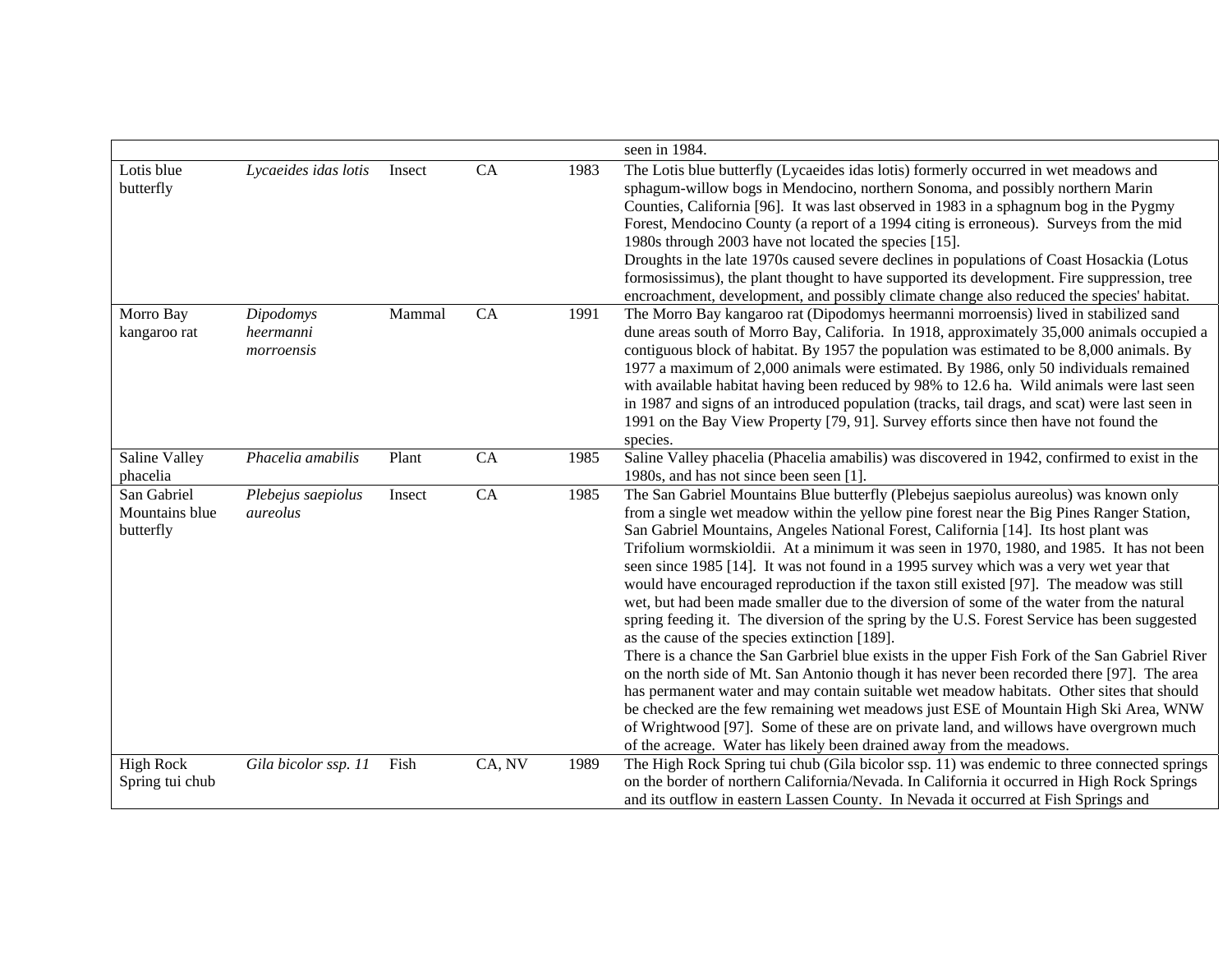|                                |                                       |        |            |      | Flanigan, Washoe County. It was extirpated from the Nevada sites by dessication due to<br>water pumping. In 1982, the California Department of Fish and Game issued an aquaculture<br>permit to the owner of High Rock Springs rear Mozambique tilapia (Oreochromis<br>mossambica) 100 yards downstream of the spring. Tilapia penetrated the protective<br>screening, entered the spring, and competed with/preyed upon the tui chub. The latter was not<br>seen was after 1989 [342, 160]. Introduced channel catfish and freshwater prawns may also<br>have contributed to the species extinction [1].                                                                                                                                                                                                                                                                                                                                                                                                                                                                                                                                                                                                                                                                                                                                                                                                                                                                                                                                                                                                                                                                                                                                                                                                                                                                                                  |
|--------------------------------|---------------------------------------|--------|------------|------|------------------------------------------------------------------------------------------------------------------------------------------------------------------------------------------------------------------------------------------------------------------------------------------------------------------------------------------------------------------------------------------------------------------------------------------------------------------------------------------------------------------------------------------------------------------------------------------------------------------------------------------------------------------------------------------------------------------------------------------------------------------------------------------------------------------------------------------------------------------------------------------------------------------------------------------------------------------------------------------------------------------------------------------------------------------------------------------------------------------------------------------------------------------------------------------------------------------------------------------------------------------------------------------------------------------------------------------------------------------------------------------------------------------------------------------------------------------------------------------------------------------------------------------------------------------------------------------------------------------------------------------------------------------------------------------------------------------------------------------------------------------------------------------------------------------------------------------------------------------------------------------------------------|
| Lake Tahoe<br>benthic stonefly | Capnia lacustra                       | Insect | CA, NV     | 1994 | Capnia lacustra is a unique, flightless stonefly endemic to deep waters in Lake Tahoe,<br>Nevada and California. It appears to have been abundant (38-80 stoneflies per square meter)<br>in 1962 and 1963 when first discovered. (Some report erroneously state that the species was<br>only located in 1962). Capnia lacustra was not located during surveys in the mid 1980s, and<br>the last collection was of two individual in October 1993 and two more in March 1994 [181,<br>98]. (Some reports erroneously state that specimens were collected in 1992 or none in 1994).<br>An intensive 1999 survey using a variety of techniques failed to locate the species [181]. The<br>surveyors concluded that the species was either extinct, greatly reduced in number, or<br>reduced in distribution.<br>Algae production has increased in Lake Tahoe due to anthropogenic causes, causing a 33%<br>clarity reduction in the past three decades [181]. The reduction in available light would likely<br>affect Capnia lacustra by reducing the density and distribution of its vegetative habitat.<br>Chara delicatula populations appear to have declined dramatically from historic levels,<br>especially in deeper waters, and may already have been in decline in 1963. Compounding<br>this problem was the introduction of oppossum shrimp (Mysis relicta) to the lake (probably<br>by California Game and Fish) to feed introduced fish [430]. It caused a decline in<br>zooplankton which in turn caused an increase in algal growth.<br>Unlike other stoneflies which mate during their flight stage and thus have a high degree of<br>population interaction, Capnia lacustra's flightlessness limits dispersal ability and may make<br>the species more vulnerable to extinction. The introduction of exotic, predatory kokanee<br>salmon and large mouthbass may also threaten the species. |
| Dusky seaside<br>sparrow       | Ammodramus<br>maritimus<br>nigrescens | Bird   | ${\rm FL}$ | 1987 | The dusky seaside sparrow (Ammodramus maritimus nigrescens) was endemic to Merritt<br>Island and the upper St. Johns River marshes of Brevard County, Florida. It declined as its<br>salt marsh habitat was drained or converted to freshwater mosquito-control impounds [175].<br>The use of DDT to control mosquitoes was also suspected as a contributing factor. The last<br>remaining wild birds-- all male --were taken into captivity in 1979 and 1980 and mated with<br>the closely related A. m. peninsulae. It was hoped that backcrossing would produce a<br>subspecies nearly identical to A. m. nigrenscens, but the program was terminated by the<br>Reagan administration and the last pure sparrow died on June 16, 1987. The hybrid offspring<br>had died by the summer of 1989.                                                                                                                                                                                                                                                                                                                                                                                                                                                                                                                                                                                                                                                                                                                                                                                                                                                                                                                                                                                                                                                                                                          |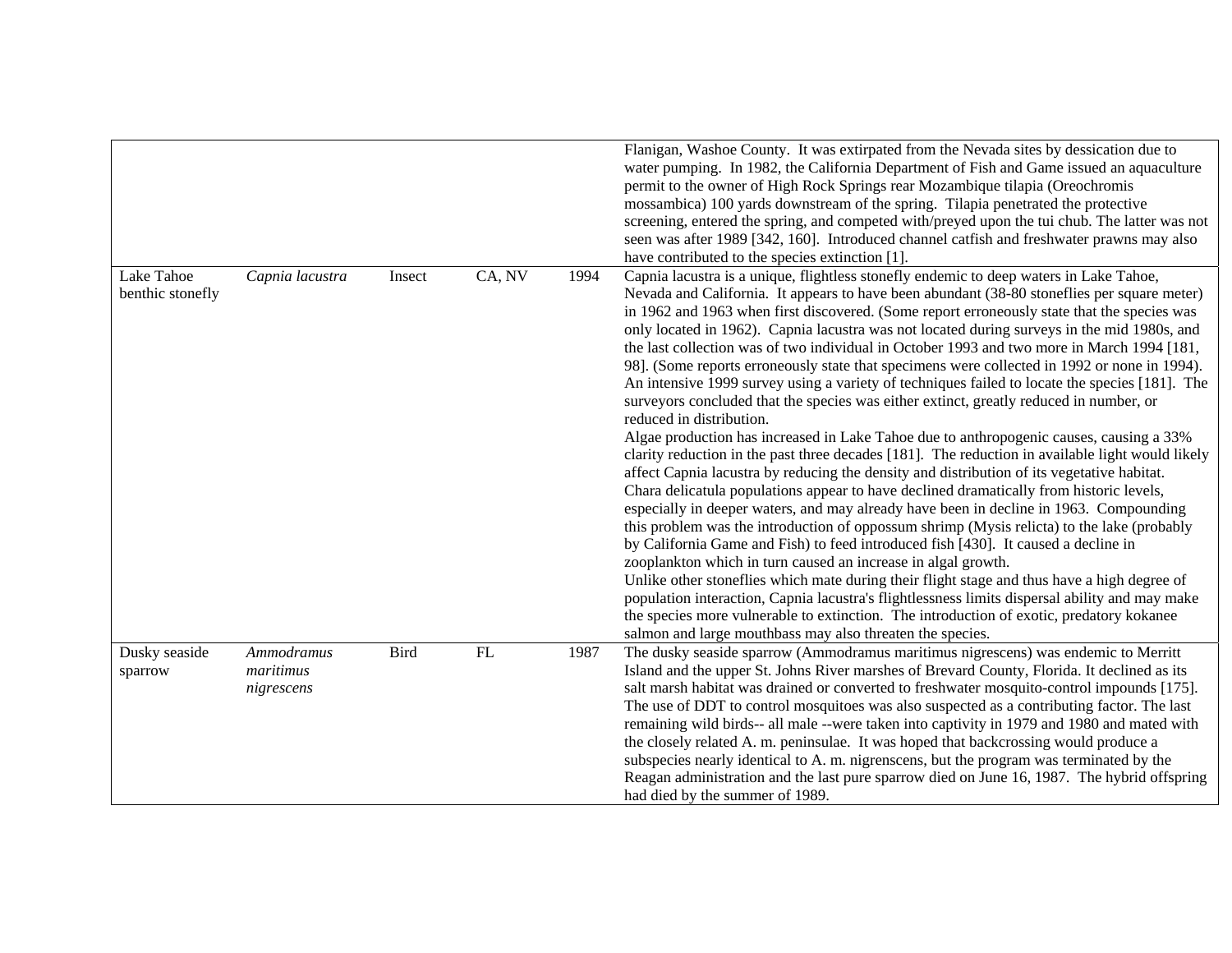| Emerald seaslug              | Phyllaplysia<br>smaragda                       | Marine<br>Slug | ${\rm FL}$                 | 1981 | The emerald seaslug (Phyllaplysia smaragda) was discovered in the early 1970s where it was<br>relatively common in the Indian River lagoon system on Florida's Atlantic coast [158, 159].<br>It may have specialized on the epiphytic algae growing on the basal stems of the seagrass<br>Syringodium. This habitat was extirpated from the species type locality, but remains<br>widespread elsewhere in Florida and the Caribbean. It was last seen in 1981.                                                                                                                                                                                                                                                                                                                                                                                                                                                                                                                                                                                                                                                                                         |
|------------------------------|------------------------------------------------|----------------|----------------------------|------|--------------------------------------------------------------------------------------------------------------------------------------------------------------------------------------------------------------------------------------------------------------------------------------------------------------------------------------------------------------------------------------------------------------------------------------------------------------------------------------------------------------------------------------------------------------------------------------------------------------------------------------------------------------------------------------------------------------------------------------------------------------------------------------------------------------------------------------------------------------------------------------------------------------------------------------------------------------------------------------------------------------------------------------------------------------------------------------------------------------------------------------------------------|
| Narrow-leaved<br>hoary pea   | Tephrosia<br>angustissima var.<br>angustissima | Plant          | $\mathop{\rm FL}\nolimits$ | 1985 | The narrow-leaved hoary pea (Tephrosia angustissima var. angustissima) was first collected<br>in 1846 in pine rockland habitat near the Miami River. This habitat has been largely<br>destroyed in south Florida, and virtually none exists within the taxa's former range. The last<br>collection was from a natural site was in 1947. A collection was made from a disturbed lot<br>outside of the taxon's natural range in 1985. This plant is thought to have been brought in on<br>roadfill. A survey in 2000 found that the population had been destroyed. [212, 318].                                                                                                                                                                                                                                                                                                                                                                                                                                                                                                                                                                           |
| Ochlockonee<br>moccasinshell | Medionidus<br>simpsonianus                     | Mussel         | FL, GA                     | 1993 | The Ochlockonee moccasinshell (Medionidus simpsonianus) formerly inhabited the<br>Ochlockonee River system, occurring in the main stem in Georgia and Florida, and the Little<br>River. Only three live specimens have been collected since 1974 despite concerted efforts by<br>numerous investigators. Single live specimens were found in 1974, 1990, and 1993 [99].                                                                                                                                                                                                                                                                                                                                                                                                                                                                                                                                                                                                                                                                                                                                                                                |
| Guam bridled<br>white-eye    | Zosterops<br>conspicillatus<br>conspicillatus  | Bird           | GU                         | 1983 | The Guam bridled white-eye (Zosterops conspicillatus conspicillatus) was endemic to, and<br>occurred throughout the island of Guam. Its disappearance from the island occurred from the<br>south to the north. By 1945 the southern portion of the island supported just a few birds. The<br>central portion was last known to support a bird in 1961. A 1981 U.S. Fish and Wildlife<br>Service survey documented the extirpation of the species from the southern, central, and<br>98% of the northern portions of the island. It estimated that 2,220 birds remained, but this<br>was likely a vast overestimation. In 1982 white-eyes were restricted to the Pajon Basin at<br>Ritidian Point in extreme northern Guam. A 1983 survey suggested that fewer than 50<br>remained there. The last family group was observed with a fledgling in the fall of 1982 at<br>Pajon Basin. The last observation was of an individual was in June 1983 in Pajon Basin.                                                                                                                                                                                         |
| Guam broadbill               | Myiagra freycineti                             | Bird           | Guam                       | 1984 | The Guam broadbill (Myiagra freycineti) was once found in mangrove swamps and all<br>forests on Guam. Prior to 1950, it occupied 310 square miles. By 1950, its range had been<br>reduced to 193 square miles. By the early 1970s, it was entirely absent from the southern<br>two-thirds of the island but remained widespread and common in northern Guam into the<br>mid-1970s. By 1979 is was estricted to the mature limestone forest of the relatively<br>undisturbed northern cliffline and was rare in the mixed woodlands and second growth of the<br>extreme northwestern portion of the northern plateau. A 1981 U.S. Fish and Wildlife survey<br>estimated a total population of 460 Guam broadbills, with birds occurring at low densities,<br>and encountered regularly only in extreme northwestern Guam. In 1983 survey estimated 100<br>birds, primarily restricted to the Pajon Basin, a small area on the north coast. That same year,<br>a male broadbill was collected for captive propagation. This captive breeding attempt failed<br>because no other individuals could be located and the captive male died of unknown causes |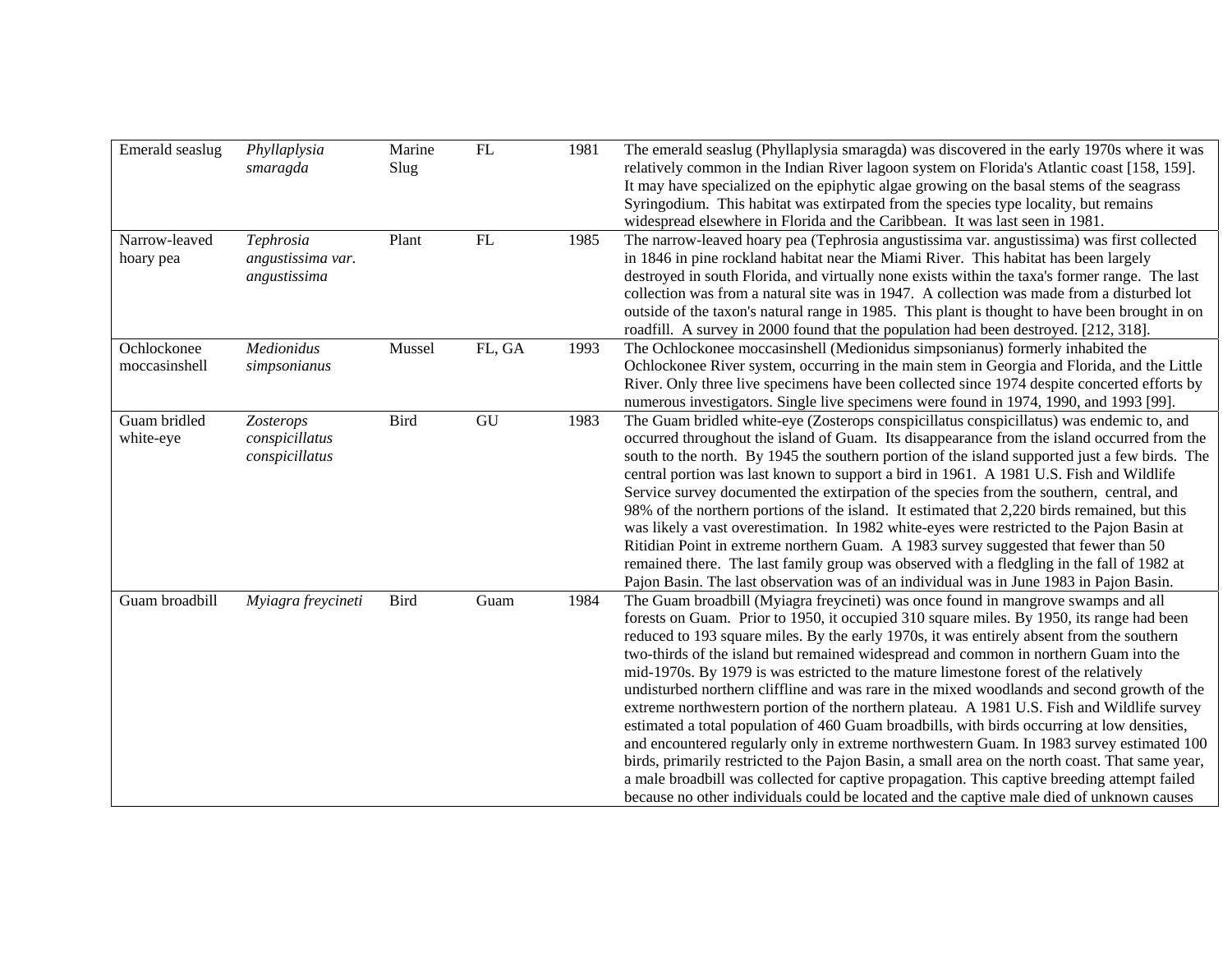| in February 1984. The last sightings of this species took place in 1984, one in March in the<br>Northwest Field on Andersen Air Force Base, and one in August adjacent to the Navy golf<br>course in Barrigada.<br>The extinction of the Guam broadbill was caused by habitat loss, pesticide use, avian<br>diseases, and most importantly, predation by introduced animals, including rats, monitor<br>lizards, and brown tree snakes. The latter was the primarly culprit in the broadbill's<br>extinction.<br>The cardinal honey-eater (Myzomela cardinalis saffordi) has not been observed since 1984<br>Guam cardinal<br>Myzomela<br><b>Bird</b><br>1984<br>Guam<br>[1]. It formerly occurred on Guam where it was devastated by the introduction of brown tree<br>honey-eater<br>cardinalis saffordi<br>snakes from New Guinea during World War II.<br>The Guam rufous fantail (Rhipidura rufifrons uraniae) was formerly widely dispersed on<br>Rhipidura rufifrons<br><b>Bird</b><br>1984<br>Guam rufous<br>Guam<br>fantail<br>Guam, using most habitats except savannah. It was last seen in 1984 [26].<br>uraniae<br>Guam white-<br>The Guam white-throated ground dove (Gallicolumba xanthonura xanthonura) was endemic<br>Gallicolumba<br><b>Bird</b><br>1986<br>Guam<br>throated ground<br>to Guam $[26]$ .<br>xanthonura<br>xanthonura<br>dove<br>Little Mariana<br>The Little Mariana fruit bat (Pteropus tokudae) was endemic to Guam. Only three specimens<br>Pteropus tokudae<br>Mammal<br>Guam<br>1979<br>have been collected: two by W.F. Coultas for the Whitney South Sea Expedition in 1931, and<br>fruit bat<br>one skull by G.S.A. Perez between 1966-1968 [424]. The last confirmed sighting was a<br>female which was shot by hunters in a mature limestone forest at Tarague Point in Northern<br>Guam. There was a possible sighting in June 1979 at Ritidian Point<br>Marianas<br>The Marianas euploea butterfly (Euploea eleutho) was endemic to the Mariana Islands and<br>Euploea eleutho<br>Guam<br>1975<br>Insect<br>historically recorded from Guam, Rota, Saipan, and the northern islands of Alamagan and<br>euploea butterfly<br>Anatahan. It was common on Guam in 1936, but has not been collected from Guam, Rota, or<br>Saipan since 1946. Surveys in 1995 confirmed that it is extinct on these southern islands. In<br>the 1970s, the species was recorded on Alamagan and Anatahan. Members of a recent<br>Japanese entomological expedition initially believed that they had rediscovered it on some of<br>the small, remote northern Mariana Islands, but their collections proved to be a different<br>species [342].<br>The Mariana mallard (Anas oustaleti) was endemic to freshwater marshes, lakes, rivers, and<br>Marianna<br>Bird<br>1981<br>Anas oustaleti<br>Guam<br>mangrove lagoons on the islands of Guam, Tinian, and Saipan. It may have also inhabited<br>mallard<br>Rota and Pagan, but the evidence is not conclusive.<br>The historic population size is unknown, but the the mallard was likely never abundant<br>because freshwater habitats are limited on the Mariana Archipelago. Two flocks of 50-60<br>birds observed in 1936 were the largest ever recorded. By the 1940s, flocks of more than a<br>dozen birds were rarely seen. The mallard was last seen on Guam in 1967, on Tinian in<br>1974, and on Saipan in 1979. A pair of the Saipan birds were captured in 1979 and sent to |  |  |                                                                                           |
|------------------------------------------------------------------------------------------------------------------------------------------------------------------------------------------------------------------------------------------------------------------------------------------------------------------------------------------------------------------------------------------------------------------------------------------------------------------------------------------------------------------------------------------------------------------------------------------------------------------------------------------------------------------------------------------------------------------------------------------------------------------------------------------------------------------------------------------------------------------------------------------------------------------------------------------------------------------------------------------------------------------------------------------------------------------------------------------------------------------------------------------------------------------------------------------------------------------------------------------------------------------------------------------------------------------------------------------------------------------------------------------------------------------------------------------------------------------------------------------------------------------------------------------------------------------------------------------------------------------------------------------------------------------------------------------------------------------------------------------------------------------------------------------------------------------------------------------------------------------------------------------------------------------------------------------------------------------------------------------------------------------------------------------------------------------------------------------------------------------------------------------------------------------------------------------------------------------------------------------------------------------------------------------------------------------------------------------------------------------------------------------------------------------------------------------------------------------------------------------------------------------------------------------------------------------------------------------------------------------------------------------------------------------------------------------------------------------------------------------------------------------------------------------------------------------------------------------------------------------------------------------------------------------------------------------------------------------------------------------------------------------------------------------------------------------------------------------------------------------------------------------------------------------------------------------------------------------------------------------------------------------------------------------------------------------------------------------------------------------------------------------------------------------------------------------------------------------|--|--|-------------------------------------------------------------------------------------------|
|                                                                                                                                                                                                                                                                                                                                                                                                                                                                                                                                                                                                                                                                                                                                                                                                                                                                                                                                                                                                                                                                                                                                                                                                                                                                                                                                                                                                                                                                                                                                                                                                                                                                                                                                                                                                                                                                                                                                                                                                                                                                                                                                                                                                                                                                                                                                                                                                                                                                                                                                                                                                                                                                                                                                                                                                                                                                                                                                                                                                                                                                                                                                                                                                                                                                                                                                                                                                                                                                  |  |  |                                                                                           |
|                                                                                                                                                                                                                                                                                                                                                                                                                                                                                                                                                                                                                                                                                                                                                                                                                                                                                                                                                                                                                                                                                                                                                                                                                                                                                                                                                                                                                                                                                                                                                                                                                                                                                                                                                                                                                                                                                                                                                                                                                                                                                                                                                                                                                                                                                                                                                                                                                                                                                                                                                                                                                                                                                                                                                                                                                                                                                                                                                                                                                                                                                                                                                                                                                                                                                                                                                                                                                                                                  |  |  |                                                                                           |
|                                                                                                                                                                                                                                                                                                                                                                                                                                                                                                                                                                                                                                                                                                                                                                                                                                                                                                                                                                                                                                                                                                                                                                                                                                                                                                                                                                                                                                                                                                                                                                                                                                                                                                                                                                                                                                                                                                                                                                                                                                                                                                                                                                                                                                                                                                                                                                                                                                                                                                                                                                                                                                                                                                                                                                                                                                                                                                                                                                                                                                                                                                                                                                                                                                                                                                                                                                                                                                                                  |  |  |                                                                                           |
|                                                                                                                                                                                                                                                                                                                                                                                                                                                                                                                                                                                                                                                                                                                                                                                                                                                                                                                                                                                                                                                                                                                                                                                                                                                                                                                                                                                                                                                                                                                                                                                                                                                                                                                                                                                                                                                                                                                                                                                                                                                                                                                                                                                                                                                                                                                                                                                                                                                                                                                                                                                                                                                                                                                                                                                                                                                                                                                                                                                                                                                                                                                                                                                                                                                                                                                                                                                                                                                                  |  |  |                                                                                           |
|                                                                                                                                                                                                                                                                                                                                                                                                                                                                                                                                                                                                                                                                                                                                                                                                                                                                                                                                                                                                                                                                                                                                                                                                                                                                                                                                                                                                                                                                                                                                                                                                                                                                                                                                                                                                                                                                                                                                                                                                                                                                                                                                                                                                                                                                                                                                                                                                                                                                                                                                                                                                                                                                                                                                                                                                                                                                                                                                                                                                                                                                                                                                                                                                                                                                                                                                                                                                                                                                  |  |  |                                                                                           |
|                                                                                                                                                                                                                                                                                                                                                                                                                                                                                                                                                                                                                                                                                                                                                                                                                                                                                                                                                                                                                                                                                                                                                                                                                                                                                                                                                                                                                                                                                                                                                                                                                                                                                                                                                                                                                                                                                                                                                                                                                                                                                                                                                                                                                                                                                                                                                                                                                                                                                                                                                                                                                                                                                                                                                                                                                                                                                                                                                                                                                                                                                                                                                                                                                                                                                                                                                                                                                                                                  |  |  |                                                                                           |
|                                                                                                                                                                                                                                                                                                                                                                                                                                                                                                                                                                                                                                                                                                                                                                                                                                                                                                                                                                                                                                                                                                                                                                                                                                                                                                                                                                                                                                                                                                                                                                                                                                                                                                                                                                                                                                                                                                                                                                                                                                                                                                                                                                                                                                                                                                                                                                                                                                                                                                                                                                                                                                                                                                                                                                                                                                                                                                                                                                                                                                                                                                                                                                                                                                                                                                                                                                                                                                                                  |  |  |                                                                                           |
|                                                                                                                                                                                                                                                                                                                                                                                                                                                                                                                                                                                                                                                                                                                                                                                                                                                                                                                                                                                                                                                                                                                                                                                                                                                                                                                                                                                                                                                                                                                                                                                                                                                                                                                                                                                                                                                                                                                                                                                                                                                                                                                                                                                                                                                                                                                                                                                                                                                                                                                                                                                                                                                                                                                                                                                                                                                                                                                                                                                                                                                                                                                                                                                                                                                                                                                                                                                                                                                                  |  |  |                                                                                           |
|                                                                                                                                                                                                                                                                                                                                                                                                                                                                                                                                                                                                                                                                                                                                                                                                                                                                                                                                                                                                                                                                                                                                                                                                                                                                                                                                                                                                                                                                                                                                                                                                                                                                                                                                                                                                                                                                                                                                                                                                                                                                                                                                                                                                                                                                                                                                                                                                                                                                                                                                                                                                                                                                                                                                                                                                                                                                                                                                                                                                                                                                                                                                                                                                                                                                                                                                                                                                                                                                  |  |  |                                                                                           |
|                                                                                                                                                                                                                                                                                                                                                                                                                                                                                                                                                                                                                                                                                                                                                                                                                                                                                                                                                                                                                                                                                                                                                                                                                                                                                                                                                                                                                                                                                                                                                                                                                                                                                                                                                                                                                                                                                                                                                                                                                                                                                                                                                                                                                                                                                                                                                                                                                                                                                                                                                                                                                                                                                                                                                                                                                                                                                                                                                                                                                                                                                                                                                                                                                                                                                                                                                                                                                                                                  |  |  |                                                                                           |
|                                                                                                                                                                                                                                                                                                                                                                                                                                                                                                                                                                                                                                                                                                                                                                                                                                                                                                                                                                                                                                                                                                                                                                                                                                                                                                                                                                                                                                                                                                                                                                                                                                                                                                                                                                                                                                                                                                                                                                                                                                                                                                                                                                                                                                                                                                                                                                                                                                                                                                                                                                                                                                                                                                                                                                                                                                                                                                                                                                                                                                                                                                                                                                                                                                                                                                                                                                                                                                                                  |  |  |                                                                                           |
|                                                                                                                                                                                                                                                                                                                                                                                                                                                                                                                                                                                                                                                                                                                                                                                                                                                                                                                                                                                                                                                                                                                                                                                                                                                                                                                                                                                                                                                                                                                                                                                                                                                                                                                                                                                                                                                                                                                                                                                                                                                                                                                                                                                                                                                                                                                                                                                                                                                                                                                                                                                                                                                                                                                                                                                                                                                                                                                                                                                                                                                                                                                                                                                                                                                                                                                                                                                                                                                                  |  |  |                                                                                           |
|                                                                                                                                                                                                                                                                                                                                                                                                                                                                                                                                                                                                                                                                                                                                                                                                                                                                                                                                                                                                                                                                                                                                                                                                                                                                                                                                                                                                                                                                                                                                                                                                                                                                                                                                                                                                                                                                                                                                                                                                                                                                                                                                                                                                                                                                                                                                                                                                                                                                                                                                                                                                                                                                                                                                                                                                                                                                                                                                                                                                                                                                                                                                                                                                                                                                                                                                                                                                                                                                  |  |  |                                                                                           |
|                                                                                                                                                                                                                                                                                                                                                                                                                                                                                                                                                                                                                                                                                                                                                                                                                                                                                                                                                                                                                                                                                                                                                                                                                                                                                                                                                                                                                                                                                                                                                                                                                                                                                                                                                                                                                                                                                                                                                                                                                                                                                                                                                                                                                                                                                                                                                                                                                                                                                                                                                                                                                                                                                                                                                                                                                                                                                                                                                                                                                                                                                                                                                                                                                                                                                                                                                                                                                                                                  |  |  |                                                                                           |
|                                                                                                                                                                                                                                                                                                                                                                                                                                                                                                                                                                                                                                                                                                                                                                                                                                                                                                                                                                                                                                                                                                                                                                                                                                                                                                                                                                                                                                                                                                                                                                                                                                                                                                                                                                                                                                                                                                                                                                                                                                                                                                                                                                                                                                                                                                                                                                                                                                                                                                                                                                                                                                                                                                                                                                                                                                                                                                                                                                                                                                                                                                                                                                                                                                                                                                                                                                                                                                                                  |  |  |                                                                                           |
|                                                                                                                                                                                                                                                                                                                                                                                                                                                                                                                                                                                                                                                                                                                                                                                                                                                                                                                                                                                                                                                                                                                                                                                                                                                                                                                                                                                                                                                                                                                                                                                                                                                                                                                                                                                                                                                                                                                                                                                                                                                                                                                                                                                                                                                                                                                                                                                                                                                                                                                                                                                                                                                                                                                                                                                                                                                                                                                                                                                                                                                                                                                                                                                                                                                                                                                                                                                                                                                                  |  |  |                                                                                           |
|                                                                                                                                                                                                                                                                                                                                                                                                                                                                                                                                                                                                                                                                                                                                                                                                                                                                                                                                                                                                                                                                                                                                                                                                                                                                                                                                                                                                                                                                                                                                                                                                                                                                                                                                                                                                                                                                                                                                                                                                                                                                                                                                                                                                                                                                                                                                                                                                                                                                                                                                                                                                                                                                                                                                                                                                                                                                                                                                                                                                                                                                                                                                                                                                                                                                                                                                                                                                                                                                  |  |  |                                                                                           |
|                                                                                                                                                                                                                                                                                                                                                                                                                                                                                                                                                                                                                                                                                                                                                                                                                                                                                                                                                                                                                                                                                                                                                                                                                                                                                                                                                                                                                                                                                                                                                                                                                                                                                                                                                                                                                                                                                                                                                                                                                                                                                                                                                                                                                                                                                                                                                                                                                                                                                                                                                                                                                                                                                                                                                                                                                                                                                                                                                                                                                                                                                                                                                                                                                                                                                                                                                                                                                                                                  |  |  |                                                                                           |
|                                                                                                                                                                                                                                                                                                                                                                                                                                                                                                                                                                                                                                                                                                                                                                                                                                                                                                                                                                                                                                                                                                                                                                                                                                                                                                                                                                                                                                                                                                                                                                                                                                                                                                                                                                                                                                                                                                                                                                                                                                                                                                                                                                                                                                                                                                                                                                                                                                                                                                                                                                                                                                                                                                                                                                                                                                                                                                                                                                                                                                                                                                                                                                                                                                                                                                                                                                                                                                                                  |  |  |                                                                                           |
|                                                                                                                                                                                                                                                                                                                                                                                                                                                                                                                                                                                                                                                                                                                                                                                                                                                                                                                                                                                                                                                                                                                                                                                                                                                                                                                                                                                                                                                                                                                                                                                                                                                                                                                                                                                                                                                                                                                                                                                                                                                                                                                                                                                                                                                                                                                                                                                                                                                                                                                                                                                                                                                                                                                                                                                                                                                                                                                                                                                                                                                                                                                                                                                                                                                                                                                                                                                                                                                                  |  |  |                                                                                           |
|                                                                                                                                                                                                                                                                                                                                                                                                                                                                                                                                                                                                                                                                                                                                                                                                                                                                                                                                                                                                                                                                                                                                                                                                                                                                                                                                                                                                                                                                                                                                                                                                                                                                                                                                                                                                                                                                                                                                                                                                                                                                                                                                                                                                                                                                                                                                                                                                                                                                                                                                                                                                                                                                                                                                                                                                                                                                                                                                                                                                                                                                                                                                                                                                                                                                                                                                                                                                                                                                  |  |  |                                                                                           |
|                                                                                                                                                                                                                                                                                                                                                                                                                                                                                                                                                                                                                                                                                                                                                                                                                                                                                                                                                                                                                                                                                                                                                                                                                                                                                                                                                                                                                                                                                                                                                                                                                                                                                                                                                                                                                                                                                                                                                                                                                                                                                                                                                                                                                                                                                                                                                                                                                                                                                                                                                                                                                                                                                                                                                                                                                                                                                                                                                                                                                                                                                                                                                                                                                                                                                                                                                                                                                                                                  |  |  |                                                                                           |
|                                                                                                                                                                                                                                                                                                                                                                                                                                                                                                                                                                                                                                                                                                                                                                                                                                                                                                                                                                                                                                                                                                                                                                                                                                                                                                                                                                                                                                                                                                                                                                                                                                                                                                                                                                                                                                                                                                                                                                                                                                                                                                                                                                                                                                                                                                                                                                                                                                                                                                                                                                                                                                                                                                                                                                                                                                                                                                                                                                                                                                                                                                                                                                                                                                                                                                                                                                                                                                                                  |  |  |                                                                                           |
|                                                                                                                                                                                                                                                                                                                                                                                                                                                                                                                                                                                                                                                                                                                                                                                                                                                                                                                                                                                                                                                                                                                                                                                                                                                                                                                                                                                                                                                                                                                                                                                                                                                                                                                                                                                                                                                                                                                                                                                                                                                                                                                                                                                                                                                                                                                                                                                                                                                                                                                                                                                                                                                                                                                                                                                                                                                                                                                                                                                                                                                                                                                                                                                                                                                                                                                                                                                                                                                                  |  |  |                                                                                           |
|                                                                                                                                                                                                                                                                                                                                                                                                                                                                                                                                                                                                                                                                                                                                                                                                                                                                                                                                                                                                                                                                                                                                                                                                                                                                                                                                                                                                                                                                                                                                                                                                                                                                                                                                                                                                                                                                                                                                                                                                                                                                                                                                                                                                                                                                                                                                                                                                                                                                                                                                                                                                                                                                                                                                                                                                                                                                                                                                                                                                                                                                                                                                                                                                                                                                                                                                                                                                                                                                  |  |  |                                                                                           |
|                                                                                                                                                                                                                                                                                                                                                                                                                                                                                                                                                                                                                                                                                                                                                                                                                                                                                                                                                                                                                                                                                                                                                                                                                                                                                                                                                                                                                                                                                                                                                                                                                                                                                                                                                                                                                                                                                                                                                                                                                                                                                                                                                                                                                                                                                                                                                                                                                                                                                                                                                                                                                                                                                                                                                                                                                                                                                                                                                                                                                                                                                                                                                                                                                                                                                                                                                                                                                                                                  |  |  |                                                                                           |
|                                                                                                                                                                                                                                                                                                                                                                                                                                                                                                                                                                                                                                                                                                                                                                                                                                                                                                                                                                                                                                                                                                                                                                                                                                                                                                                                                                                                                                                                                                                                                                                                                                                                                                                                                                                                                                                                                                                                                                                                                                                                                                                                                                                                                                                                                                                                                                                                                                                                                                                                                                                                                                                                                                                                                                                                                                                                                                                                                                                                                                                                                                                                                                                                                                                                                                                                                                                                                                                                  |  |  |                                                                                           |
|                                                                                                                                                                                                                                                                                                                                                                                                                                                                                                                                                                                                                                                                                                                                                                                                                                                                                                                                                                                                                                                                                                                                                                                                                                                                                                                                                                                                                                                                                                                                                                                                                                                                                                                                                                                                                                                                                                                                                                                                                                                                                                                                                                                                                                                                                                                                                                                                                                                                                                                                                                                                                                                                                                                                                                                                                                                                                                                                                                                                                                                                                                                                                                                                                                                                                                                                                                                                                                                                  |  |  |                                                                                           |
|                                                                                                                                                                                                                                                                                                                                                                                                                                                                                                                                                                                                                                                                                                                                                                                                                                                                                                                                                                                                                                                                                                                                                                                                                                                                                                                                                                                                                                                                                                                                                                                                                                                                                                                                                                                                                                                                                                                                                                                                                                                                                                                                                                                                                                                                                                                                                                                                                                                                                                                                                                                                                                                                                                                                                                                                                                                                                                                                                                                                                                                                                                                                                                                                                                                                                                                                                                                                                                                                  |  |  |                                                                                           |
|                                                                                                                                                                                                                                                                                                                                                                                                                                                                                                                                                                                                                                                                                                                                                                                                                                                                                                                                                                                                                                                                                                                                                                                                                                                                                                                                                                                                                                                                                                                                                                                                                                                                                                                                                                                                                                                                                                                                                                                                                                                                                                                                                                                                                                                                                                                                                                                                                                                                                                                                                                                                                                                                                                                                                                                                                                                                                                                                                                                                                                                                                                                                                                                                                                                                                                                                                                                                                                                                  |  |  |                                                                                           |
|                                                                                                                                                                                                                                                                                                                                                                                                                                                                                                                                                                                                                                                                                                                                                                                                                                                                                                                                                                                                                                                                                                                                                                                                                                                                                                                                                                                                                                                                                                                                                                                                                                                                                                                                                                                                                                                                                                                                                                                                                                                                                                                                                                                                                                                                                                                                                                                                                                                                                                                                                                                                                                                                                                                                                                                                                                                                                                                                                                                                                                                                                                                                                                                                                                                                                                                                                                                                                                                                  |  |  |                                                                                           |
|                                                                                                                                                                                                                                                                                                                                                                                                                                                                                                                                                                                                                                                                                                                                                                                                                                                                                                                                                                                                                                                                                                                                                                                                                                                                                                                                                                                                                                                                                                                                                                                                                                                                                                                                                                                                                                                                                                                                                                                                                                                                                                                                                                                                                                                                                                                                                                                                                                                                                                                                                                                                                                                                                                                                                                                                                                                                                                                                                                                                                                                                                                                                                                                                                                                                                                                                                                                                                                                                  |  |  |                                                                                           |
|                                                                                                                                                                                                                                                                                                                                                                                                                                                                                                                                                                                                                                                                                                                                                                                                                                                                                                                                                                                                                                                                                                                                                                                                                                                                                                                                                                                                                                                                                                                                                                                                                                                                                                                                                                                                                                                                                                                                                                                                                                                                                                                                                                                                                                                                                                                                                                                                                                                                                                                                                                                                                                                                                                                                                                                                                                                                                                                                                                                                                                                                                                                                                                                                                                                                                                                                                                                                                                                                  |  |  | Sea World (San Diego, CA). The breeding program failed and the last known mallard died in |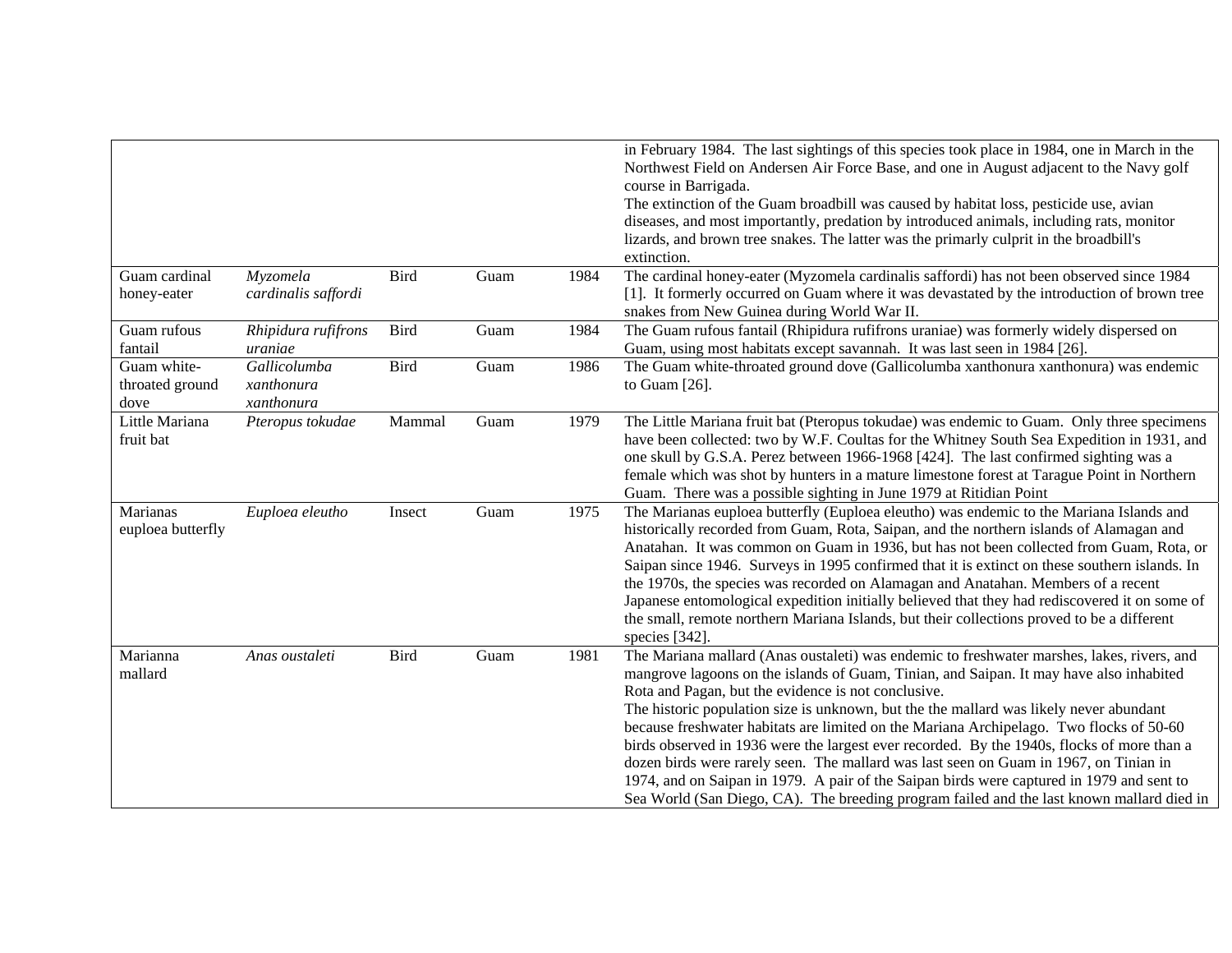|                   |                    |       |                |      | captivity in 1981. Repeated surveys of all mallard habitat on Guam, Rota, Tinian, and Saipan<br>since 1979 found no birds. |
|-------------------|--------------------|-------|----------------|------|----------------------------------------------------------------------------------------------------------------------------|
|                   |                    |       |                |      | The Mariana mallard's extinction was caused by habitat loss and hunting, especially during                                 |
|                   |                    |       |                |      | and immediately after World War II. During the Japanese occupation of Saipan and Tinian                                    |
|                   |                    |       |                |      | (1914-1945), most wetlands were channelized and converted to rice paddies. Sugar mill                                      |
|                   |                    |       |                |      | wastes were discharged into Lake Susupe on Saipan, the last known location of the Mariana                                  |
|                   |                    |       |                |      | mallard in the wild. After the occupation, wetlands continued to be drained or filled for                                  |
|                   |                    |       |                |      | development on Guam, Tinian, and Saipan. Gun ownership was banned during the                                               |
|                   |                    |       |                |      | occupation but hunting pressure was significant after as the mallard was not wary of humans,                               |
|                   |                    |       |                |      | and thus was easily caught.                                                                                                |
| [none given]      | Cyperus            | Plant | H <sub>I</sub> | 1980 | Cyperus neokunthianus was endemic to the West Maui Mountains, Maui, Hawaii. It is listed                                   |
|                   | neokunthianus      |       |                |      | as extinct by Wagner et al. 1999 [3] and as missing by NatureServe [1]. The latter states that                             |
|                   |                    |       |                |      | it was last seen in the early 1900s, but Price et al. 2004 state that was last seen in 1980 [438].                         |
|                   |                    |       |                |      | A USFWS database suggests it was last seen in 1997 [43], but there is no supporting                                        |
|                   |                    |       |                |      | documentation. We judge 1980 to be the last reasonably certain observation date.                                           |
| Oha, haha,        | Cyanea eleeleensis | Plant | H              | 1977 | The `Oha, haha, or `Ohawai (Cyanea eleeleensis) is known only from the type specimen                                       |
| <b>Ohawai</b>     |                    |       |                |      | collected in 1977 on private land in the Wainiha Valley on Kauai, where it had less than ten                               |
|                   |                    |       |                |      | individuals when discovered. It was considered to be a population of an existing species of                                |
|                   |                    |       |                |      | Cyanea until 1992, when it was described as a new species [274]. It has not been since                                     |
|                   |                    |       |                |      | originally discovered in 1977 [1].                                                                                         |
| [none given]      | Carex wahuensis    | Plant | H              | 1994 | Carex wahuensis ssp. herbstii is known only from a small cliff face leeward of the main spine                              |
|                   | ssp. herbstii      |       |                |      | of the Koolau Range, Oahu, Hawaii. It is listed as possibly extinct by Wagner et al. 1999 [3].                             |
|                   |                    |       |                |      | It was collected by Perlman and Obata in 1992 and Perlman in 1994 [444]. A 2003 USFWS                                      |
|                   |                    |       |                |      | database suggests that it was last seen in 1995 [43], but provides no further information. We                              |
|                   |                    |       |                |      | have been unable to verify the sighting thus regard 1994 as the last reliable observation.                                 |
| Achatinellid land | Partulina kaaeana  | Snail | H              | 1981 | The Achatinellid land snail Partulina kaaeana has been observed twice, both times in 1981 at                               |
| snail             |                    |       |                |      | the same location $[1]$ .                                                                                                  |
| Achatinellid land | Newcombia plicata  | Snail | H <sub>I</sub> | 1989 | The Achatinellid land snail Newcombia plicata was found in the State of Hawaii's 1,620-acre                                |
| snail             |                    |       |                |      | Olokui Natural Area Reserve on Molokai during a 1989 survey [261], but apparently has not                                  |
|                   |                    |       |                |      | been seen since. The U.S. Fish and Wildlife Service considers all Newcombia species extinct,                               |
|                   |                    |       |                |      | though it did not expressly mention this species [USFWS 2002].                                                             |
| Achatinellid land | Newcombia          | Snail | H <sub>I</sub> | 1975 | The Achatinellid land snail Newcombia cinnamomea was last recorded in 1975 on the eastern                                  |
| snail             | cinnamomea         |       |                |      | coastal ridge of the Olokui Natural Area Reserve [209].                                                                    |
| Bishop's 'O 'o    | Moho bishopi       | Bird  | H <sub>I</sub> | 1986 | On the island of Molokai, Bishop's 'O 'o (Moho bishopi) was last collected at Kaluaaha in                                  |
|                   |                    |       |                |      | 1892, last seen in 1904, and last reported in 1915 at Wailau Trail [1, 11].                                                |
|                   |                    |       |                |      | An unnamed Moho species, perhaps Moho bishopi, is present in the Maui fossil record [141].                                 |
|                   |                    |       |                |      | Unconfirmed sightings of Moho bishopi occurred on west Maui in the early 1800s and near                                    |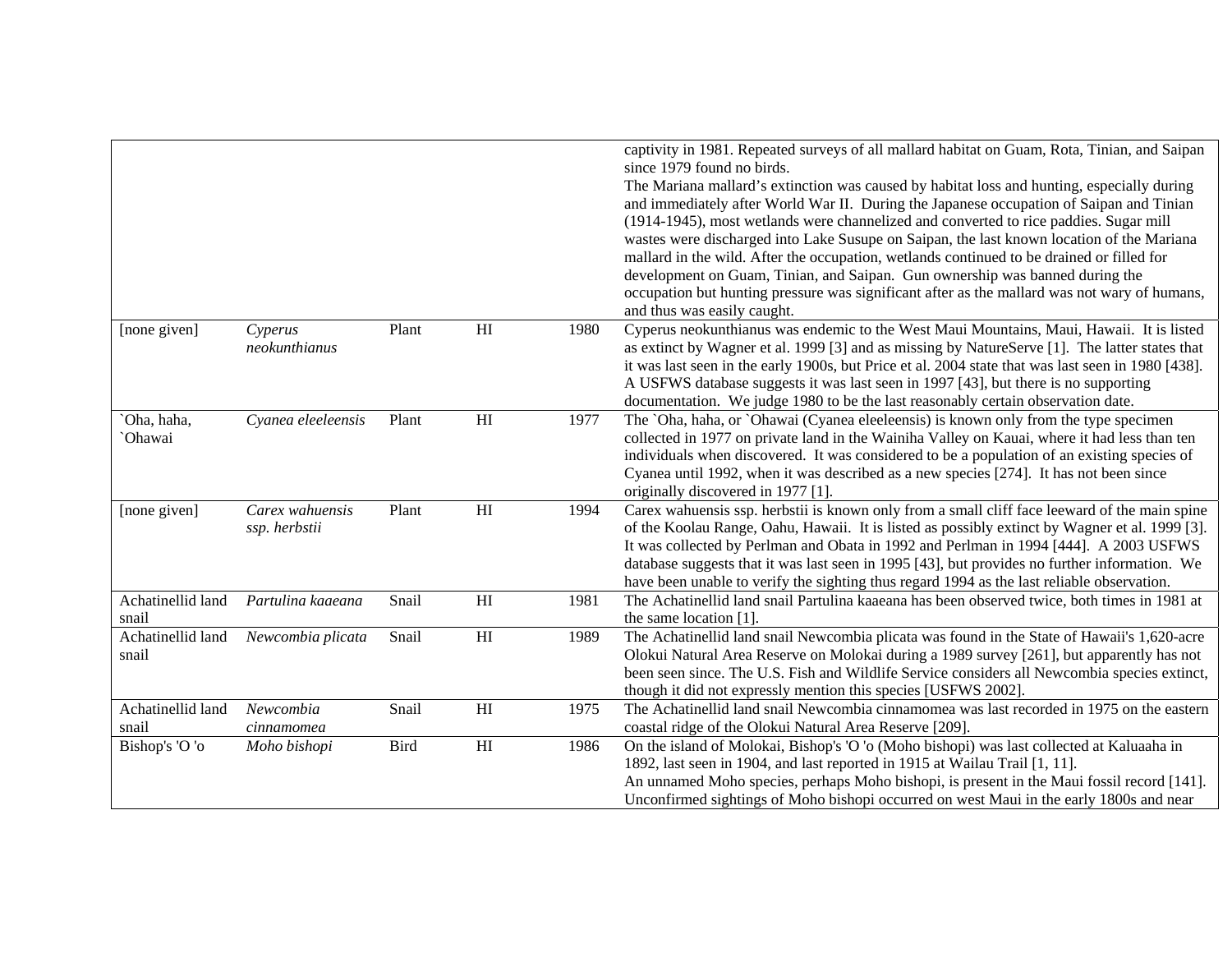|                                   |                                                                     |        |                            |      | Olinda on East Maui in 1901. The species was not again reported until two auditory<br>detections in 1973 and unconfirmed sightings in 1980, 1981, 1983, and 1986 [70, 115, 134,<br>136].                                                                                                                                                                                                                                                                                                                                                                                                                                                                                                                                                                                                                                                                             |
|-----------------------------------|---------------------------------------------------------------------|--------|----------------------------|------|----------------------------------------------------------------------------------------------------------------------------------------------------------------------------------------------------------------------------------------------------------------------------------------------------------------------------------------------------------------------------------------------------------------------------------------------------------------------------------------------------------------------------------------------------------------------------------------------------------------------------------------------------------------------------------------------------------------------------------------------------------------------------------------------------------------------------------------------------------------------|
| <b>Blood</b><br>tetramolopium     | Tetramolopium<br>consanguineum ssp.<br>leptophyllum var.<br>kauense | Plant  | H                          | 1980 | Tetramolopium consanguineum ssp. leptophyllum var. kauense is endemic to the Ka'u district<br>on the island of Hawaii. It has not been seen since its discovery in 1980 [1, 444]. The taxon<br>to which it belongs, however, was ths subject of Smithsonian Institution Endangered Species<br>Act listing petitions in 1975 and 1978.<br>Taxonomic note: NatureServe identifies this taxon as Tetramolopium consanguineum var.<br>kauense but states that it is a subtaxon of Tetramolopium consanguineum ssp. leptophyllum<br>[1]. It is listed as Tetramolopium consanguineum ssp. kauense by the Bishop Museum [157]<br>and the Hawaiian Ecosystems at Risk Project [442]. The correct name is Tetramolopium<br>consanguineum ssp. leptophyllum var. kauense [444].                                                                                               |
| Cyanea<br>dolichopoda             | Cyanea<br>dolichopoda                                               | Plant  | H                          | 1992 | Cyanea dolichopoda is known only from the type specimen collected in 1990 at the<br>headwaters of the Wailua River, Kauai [1]. Surveys following the strike of Hurricane Iniki in<br>1992 failed to locate the species [150]. The species may survive undetected, and virtually<br>undetectable, on the vertical cliffs surrounding the Blue Hole [150].                                                                                                                                                                                                                                                                                                                                                                                                                                                                                                             |
| Digressa picture-<br>wing         | Drosophila<br>digressa                                              | Insect | H                          | 1986 | The digressa picture-wing (Drosophila digressa) was endemic to the island of Hawaii where<br>it was last seen in $1986$ [1].                                                                                                                                                                                                                                                                                                                                                                                                                                                                                                                                                                                                                                                                                                                                         |
| Four-angled<br>pelea              | Melicope<br>quadrangularis                                          | Plant  | H                          | 1991 | The four-angled pelea (Melicope quadrangularis) was endemic to Kauai. The last published<br>account was of a 1991 collection [441]. It is listed as extinct in the USFWS 2000 Biennial<br>Report to Congress [2] and in the agency's decision to not designate critical habitat in 2003<br>[13]. The latter states that it was last seen in 1991. A 2003 USFWS database states that it<br>was last seen in 1998 but no further information is provided [43]. We judge 1991 to be the<br>last reliable sighting.                                                                                                                                                                                                                                                                                                                                                      |
| Giffard's 'Ohe<br>hedyleptan moth | Omiodes giffardi                                                    | Insect | H                          | 1982 | Giffard's 'Ohe hedyleptan moth (Omiodes giffardi) was last seen in 1982 [207].                                                                                                                                                                                                                                                                                                                                                                                                                                                                                                                                                                                                                                                                                                                                                                                       |
| Haha                              | Cyanea truncate                                                     | Plant  | H                          | 1994 | Cyanea truncata was discovered in 1911 and is known from a few scattered locations along<br>the windward side of the Koolau Mountains on Oahu. It is listed as extinct by Wagner et al.<br>1999 [3], possibly extinct by the Hawiian Biological Survey [19], extirpated from the wild by<br>the IUCN $[11]$ , and as missing by NatureServe $[1]$ . The latter states that the last remaining<br>population of two plants was destroyed by feral pigs in 1983. However, citing a personal<br>communication with Joel Q.C. Lau, Hawai'I Natural Heritage Program, Price et al. 2004 state<br>that species was last seen in 1994 [438]. The USFWS 2003 database states that no plants<br>remain, but that the species was last seen in 2002 [43]. We have have not been able to<br>document the 2002 sighting thus believe 1994 is the most last credible observation. |
| Haleakala<br>stenogyne            | Stenogyne<br>haliakalae                                             | Plant  | $\mathop{\rm HI}\nolimits$ | 1984 | The Haleakala stenogyne (Stenogyne haliakalae) formerly occurred on the south and west<br>sides of Haleakala on the Island of Maui [1]. It has not been observed since 1984 [1, 207].                                                                                                                                                                                                                                                                                                                                                                                                                                                                                                                                                                                                                                                                                |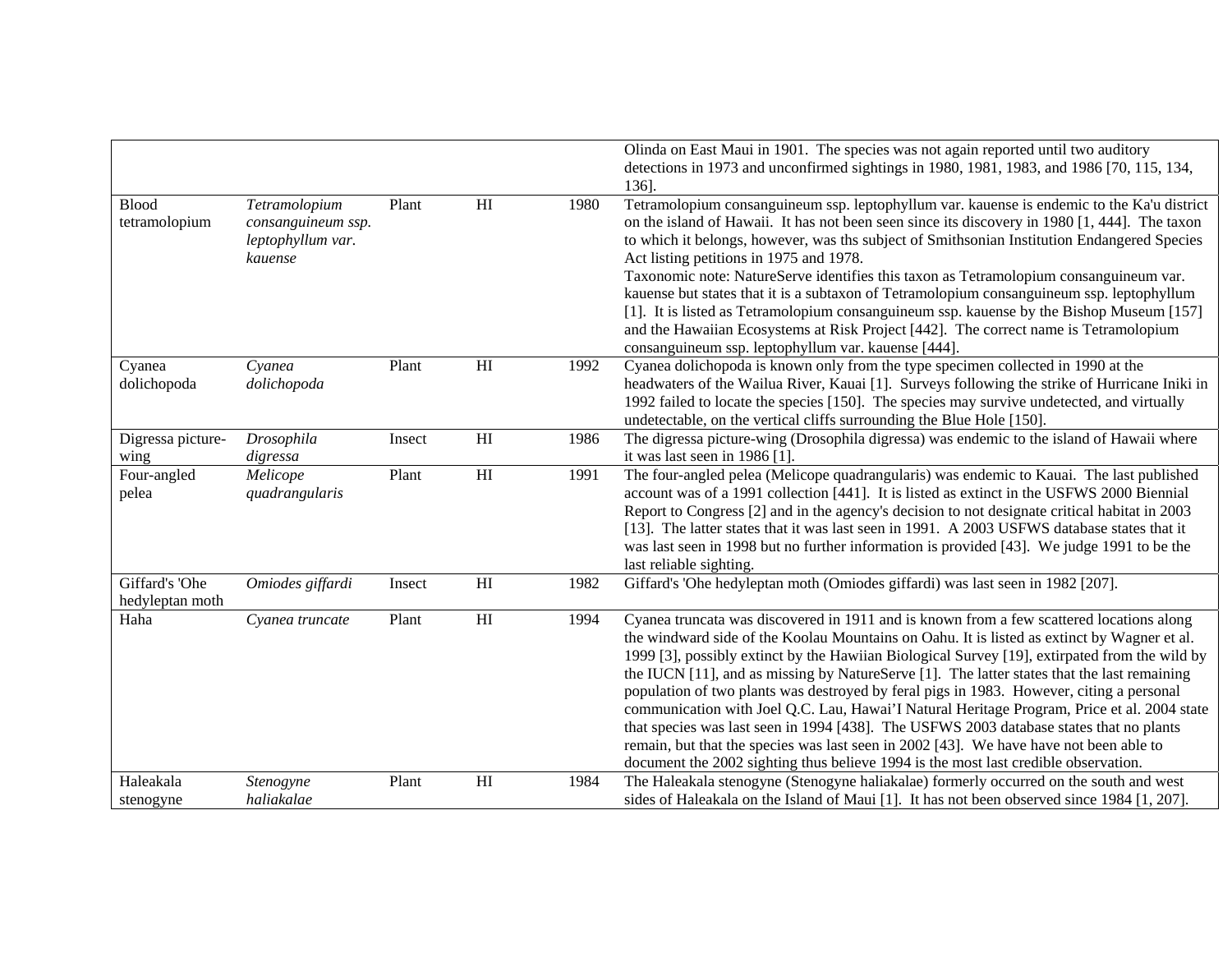| Hibiscadelphus<br>crucibracteatus   | Hibiscadelphus<br>crucibracteatus | Plant       | HI                         | 1985 | Hibiscadelphus crucibracteatus is one of seven Hibiscadelphus trees native to Hawaii. All are<br>endangered, extinct in the wild, or extinct. H. crucibracteatus is known only from the type<br>specimen, a single tree discovered in 1981 on a windward, dry slope of Puhielelu Ridge,<br>Lanai. Seeds were harvested on several occasions, but none germinated [1, 3].                                                                                                                                                                                                                                                                                                                                                                                                                                                                                                                                                                                                                                                |
|-------------------------------------|-----------------------------------|-------------|----------------------------|------|-------------------------------------------------------------------------------------------------------------------------------------------------------------------------------------------------------------------------------------------------------------------------------------------------------------------------------------------------------------------------------------------------------------------------------------------------------------------------------------------------------------------------------------------------------------------------------------------------------------------------------------------------------------------------------------------------------------------------------------------------------------------------------------------------------------------------------------------------------------------------------------------------------------------------------------------------------------------------------------------------------------------------|
| Kauai 'O'o                          | Moho braccatus                    | <b>Bird</b> | H <sub>I</sub>             | 1987 | The Kauai 'O'o (Moho braccatus) was formerly common throughout Kauai. By 1920 it was<br>rare. The 1968-1973 population was estimated to be 36 birds $+/- 29$ [121]. It was last<br>observed nesting in 1973. A single pair was observed in 1975 [123] and 1981 [121]. The<br>female was likely killed during or in the aftermath of Hurricane Iwa in 1982 or 1983. The<br>male was last seen in 1985, and last heard in 1987 [124, 128].                                                                                                                                                                                                                                                                                                                                                                                                                                                                                                                                                                                |
| Koa nalo                            | Drosophila<br>musaphilia          | Insect      | H <sub>I</sub>             | 1988 | Koa nalo (Drosophila musaphilia) was endemic to Kaua'I where it was known only from<br>State of Hawai'i-owned land at Alexander Reservoir, Koke'e State Park, and Halemanu<br>[273]. It has only been seen five times in the past 28 years, the last time being in 1988 [435].                                                                                                                                                                                                                                                                                                                                                                                                                                                                                                                                                                                                                                                                                                                                          |
| Large Kauai<br>thrush               | Myadestes<br>myadestinus          | Bird        | $\mathop{\rm HI}\nolimits$ | 1989 | The largest native Hawaiian thrush, Large Kauai thrush (Myadestes myadestinus) was once<br>the most common bird on Kauai [125]. It disappeared from the outer forests by 1928, but the<br>1968-1973 population was estimated at 337 birds [121], and in 1975 it "was not uncommon"<br>at Alaka'I Swamp in [123]. By 1981 the population was estimated at 24 birds [121] and was<br>likely further depressed in 1982 by Hurricanes Iwa which drove birds down into ravine<br>shelters which by then were infested with exotic disease-carrying mosquitoes. In 1992<br>Hurricane Iniki again ravaged the island.<br>Confirmed sightings of two birds occurred in 1985 [124,126]. Two "probable" but<br>unconfirmed sightings with no auditory contact occurred in 1989 [126]. "Brief but<br>inadequate" sightings of two birds were reported in 1993 [127]. The last potential record is<br>an unconfirmed sighting of a single bird in 1995 [124]. We judge the 1989 sighting to be last<br>sufficiently certain record. |
| Lysimachia<br>venosa                | Lysimachia venosa                 | Plant       | $\mathop{\rm HI}\nolimits$ | 1990 | Lysimachia venosa is known from one current and two historical collections from the area of<br>Waialeale, Kuai. None were found in 1999 (NatureServe 4-26-03).                                                                                                                                                                                                                                                                                                                                                                                                                                                                                                                                                                                                                                                                                                                                                                                                                                                          |
| Maui 'Akepa                         | Loxops coccineus<br>ochraceus     | <b>Bird</b> | $\mathop{\rm HI}\nolimits$ | 1988 | The Maui 'Akepa (Loxops coccineus ochraceus) was locally abundant on East Maui in the<br>1890s. Its known range is a small patch of undisturbed native forest, but in former times it<br>was likely widespread in wet and mesic forests down to sea level. There were either three<br>[137] or eight [124] detections in 1980, two confirmed sightings in 1988 [124, 137], and<br>unconfirmed audio detections in 1994 and 1995 [124].                                                                                                                                                                                                                                                                                                                                                                                                                                                                                                                                                                                  |
| Meyrick's banana<br>hedyleptan moth | Omiodes meyricki                  | Insect      | H                          | 1982 | Meyrick's banana hedyleptan moth (Omiodes meyricki) was last seen in 1982 [207].                                                                                                                                                                                                                                                                                                                                                                                                                                                                                                                                                                                                                                                                                                                                                                                                                                                                                                                                        |
| Moloka'i thrush                     | Myadestes<br>lanaiensis rutha     | <b>Bird</b> | H                          | 1980 | The Moloka'I thrush (Myadestes lanaiensis rutha) was endemic to, and very common on,<br>Molaka'I into the early 1900s, but was in serious decline before 1930 [121]. It was known<br>from higher elevation forests including Mt. Olokui, the Kamakou Preserve, and the Ohialele<br>Plateau [121, 70]. The last sightings occurred in 1974 (three birds at Kamakou Preserve and                                                                                                                                                                                                                                                                                                                                                                                                                                                                                                                                                                                                                                          |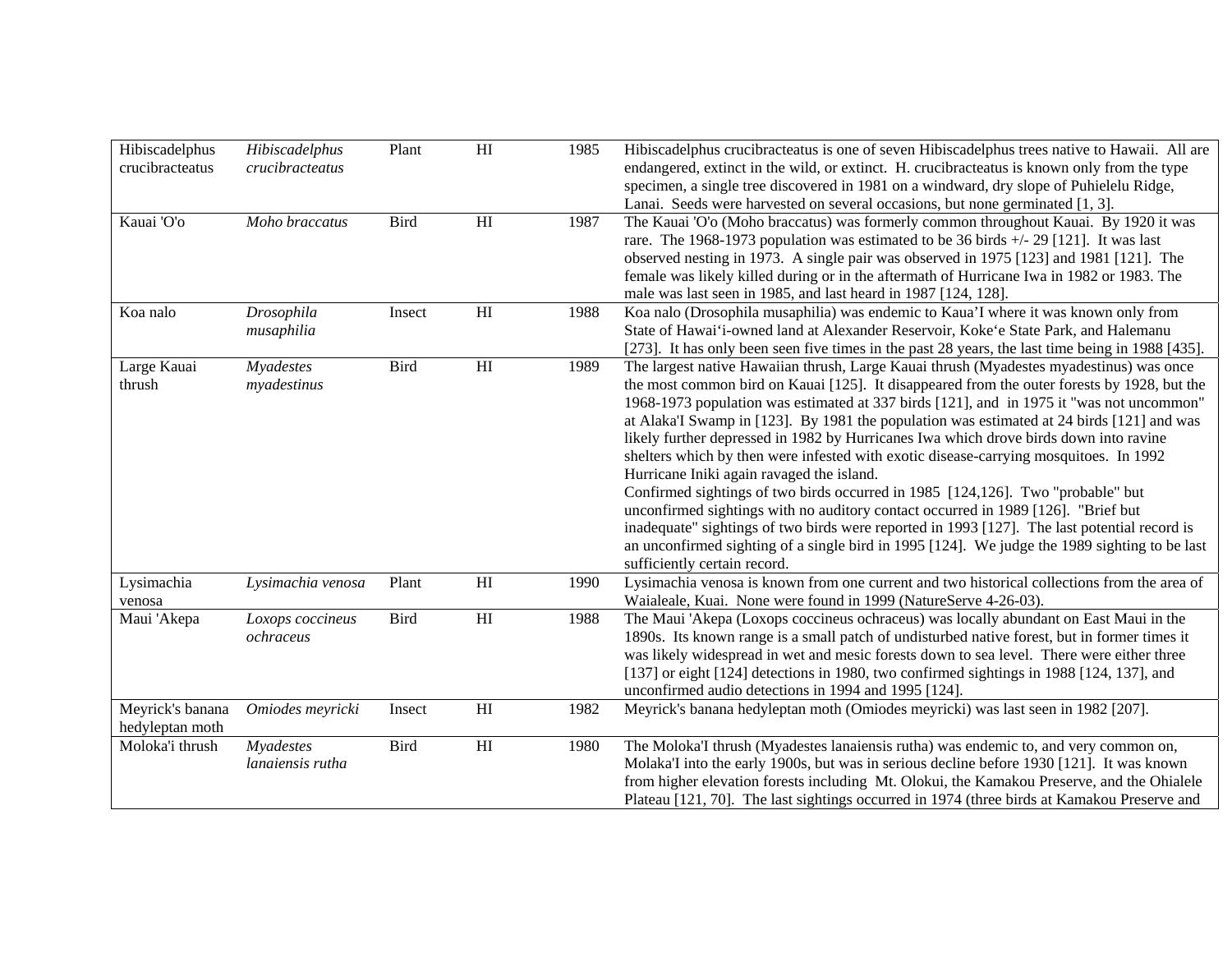|                 |                             |        |                            |      | adjacent areas) [121], 1975 (2-3 birds) [124], 1979 (three birds on Olokui Plateau) [121],<br>1980 (three confirmed, three unconfirmed sightings) [124], and one reported, unconfirmed<br>sighting in 1988 [124, 144]. It is likely, however, that last record is actually of a 1980<br>sighting [135].                                                                             |
|-----------------|-----------------------------|--------|----------------------------|------|-------------------------------------------------------------------------------------------------------------------------------------------------------------------------------------------------------------------------------------------------------------------------------------------------------------------------------------------------------------------------------------|
| Nalo hihiu      | Drosophila<br>substenoptera | Insect | $\mathop{\rm HI}\nolimits$ | 1991 | Nalo hihiu (Drosophila substenoptera) was endemic to O'ahu where it was known from<br>private lands (Wiliwili Nui Ridge, Castle Trail, Halawa Ridge Trail, and Palikea Ridge), state<br>lands (Mt. Ka'ala and the DuPont trail) and those belonging to the City and County of<br>Honolulu (Ka'au Crater) [273]. It was last seen in 1991 on the summit of Mt. Ka'ala [273,<br>435]. |
| Nalo huluhulu   | Drosophila<br>tarphytrichia | Insect | H <sub>I</sub>             | 1975 | Nalo huluhulu (Drosophila tarphytrichia) was endemic to the Ko'olau and Wai'anae<br>mountain ranges on O'ahu [273]. It disappeared first from the Ko'olau range, was reduced to<br>four sites in the Wai'anae range, and was last seen in 1975 [273, 435].                                                                                                                          |
| Nalo kama'a'ole | Drosophila<br>psilotarsalis | Insect | HI                         | 1985 | Nalo kama'a'ole (Drosophila psilotarsalis) was last seen in 1972, but according to the U.S.<br>Fish and Wildlife Service it was believed to be extant in the 1980s based on historical<br>collection records, habitat assessments, and surveys by Drosophila researchers [342]. It was<br>not found in more recent surveys, leading the agency to delare the species extinct.       |
| Nalo kikokiko   | Drosophila<br>alsophila     | Insect | $\mathop{\rm HI}\nolimits$ | 1985 | Nalo kikokiko (Drosophila alsophila) was last seen in 1977, but according to the U.S. Fish<br>and Wildlife Service it was believed to be extant in the 1980s based on historical collection<br>records, habitat assessments, and surveys by Drosophila researchers [342]. It was not found<br>in more recent surveys, leading the agency to delare the species extinct.             |
| Nalo makamae    | Drosophila<br>ochrobasis    | Insect | H <sub>I</sub>             | 1986 | Nalo makamae (Drosophila ochrobasis) was endemic to the island of Hawai'I where it was<br>regularly collected-- sometimes in large numbers-- between 1967-1975 on State of Hawaii<br>land at Ký puka and Alakahi Stream [273]. It was also seen on private lands at Ký puka<br>Pahipa and Hualalai. It was last seen in 1986 [273, 435].                                            |
| Nalo malila     | Drosophila<br>toxochaeta    | Insect | $\mathop{\rm HI}\nolimits$ | 1985 | Nalo malila (Drosophila toxochaeta) was last seen in 1973, but according to the U.S. Fish and<br>Wildlife Service it was believed to be extant in the 1980s based on historical collection<br>records, habitat assessments, and surveys by Drosophila researchers [342]. It was not found<br>in more recent surveys, leading the agency to delare the species extinct.              |
| Nalo mea hula   | Drosophila<br>neoclavisetae | Insect | HI                         | 1975 | Nalo mea hula (Drosophila neoclavisetae) was endemic to Mau'l where it was known only<br>from State of Hawai'I land at Pu'u Kukui [273]. It was last seen in [435].                                                                                                                                                                                                                 |
| Nalo miki       | Drosophila<br>hemipeza      | Insect | HI                         | 1983 | Nalo miki (Drosophila hemipeza) was endemic to O'ahu where it is known from only six<br>localities [273]. It was last seen in 1983 [435].                                                                                                                                                                                                                                           |
| Neal's melicope | Melicope nealiae            | Plant  | HI                         | 1979 | Neal's melicope (Melicope nealiae) is known only from three collections on the west side of<br>Kauai. The first was collected in 1909 at Kaholuamano, the second in 1960 at Kumuwela<br>Ridge, and the third in 1979 on the Honopu Trail [1].                                                                                                                                       |
| 'O 'u           | Psittirostra<br>psittacea   | Bird   | $\mathop{\rm HI}\nolimits$ | 1989 | The 'O 'u (Psittirostra psittacea) formerly occurred on the six largest islands. It was<br>extirpated from Oahu by 1899, from Maui by 1901, from Molokai by 1907, and from Lanai                                                                                                                                                                                                    |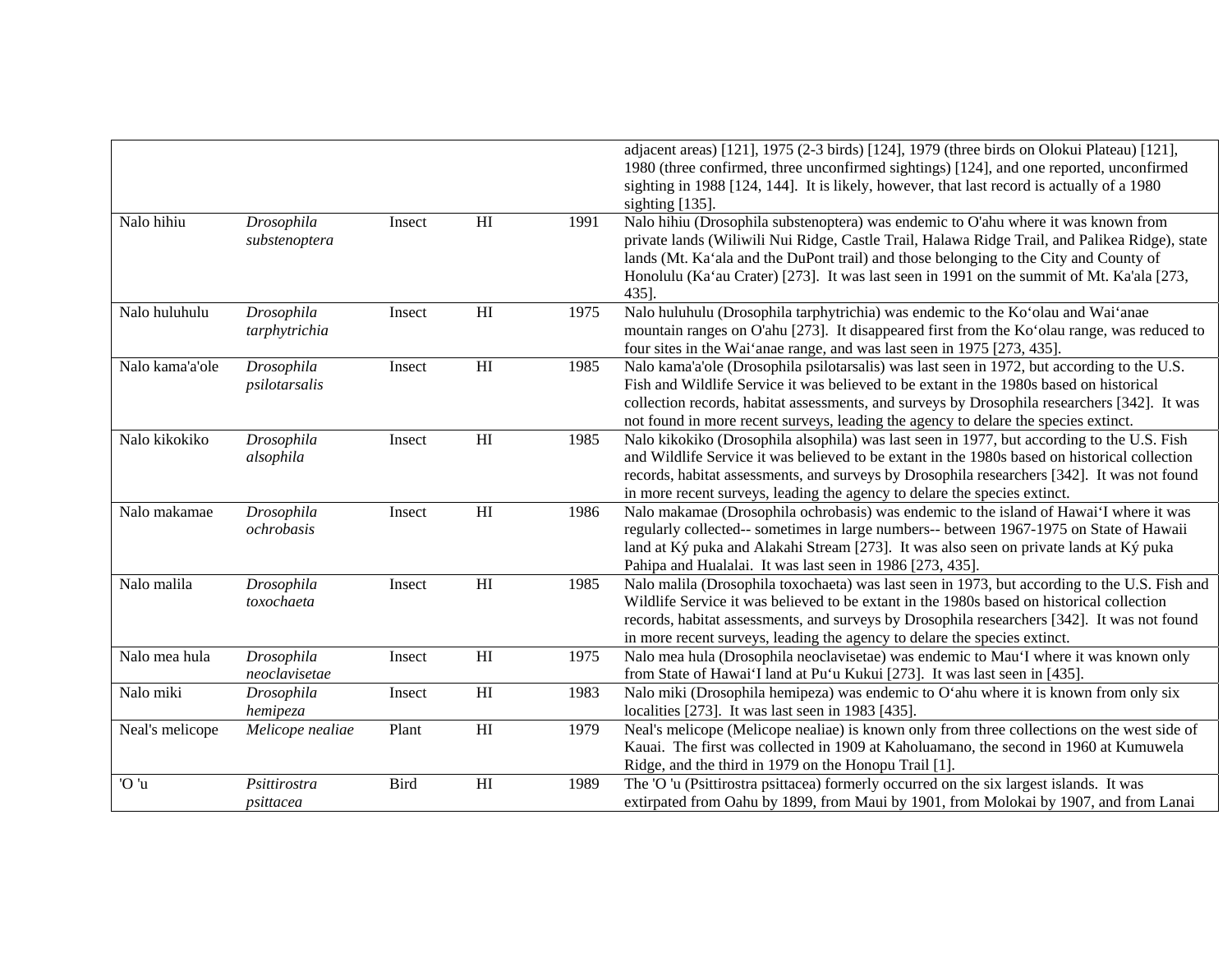|                                           |                                                                 |             |                            |      | by 1931 [129]. By the late 20th century it inhabited only Kauai and Hawaii.<br>The 'O 'u remained one of the most common endemic forest birds on Kauai into the 1960s<br>and had a population estimated in the low hundreds during the late 1970s [123]. It was<br>devastated by Hurricane Iwa in 1982. The last confirmed observations were of one bird in<br>1987 and two birds in 1989 [124, 126]. There were unconfirmed auditory detections between<br>1995 and 1997 along Koai'e Stream [124].<br>On Hawaii, the species was most recently found in the wet ohi'a forests of the Hamakua<br>region in Volcanoes National Park. The population estimate was 400 birds +/- 300 in 1976-<br>1978, but a significant portion of its habitat was inundated by the 1984 Mauna Loa lava<br>flow, destroying thousands of acres of forest, creating a treeless corridor over a kilometer [7].<br>There was an unconfirmed audio detection in 1994 [124]. The last confirmed sighting was in<br>1987 in the 'Ola'a Forest, Volcanoes National Park [124]. |
|-------------------------------------------|-----------------------------------------------------------------|-------------|----------------------------|------|--------------------------------------------------------------------------------------------------------------------------------------------------------------------------------------------------------------------------------------------------------------------------------------------------------------------------------------------------------------------------------------------------------------------------------------------------------------------------------------------------------------------------------------------------------------------------------------------------------------------------------------------------------------------------------------------------------------------------------------------------------------------------------------------------------------------------------------------------------------------------------------------------------------------------------------------------------------------------------------------------------------------------------------------------------|
| Oahu 'Akepa                               | Loxops coccinea<br>wolstenholmii<br>(=Loxops coccineus<br>rufa) | Bird        | $\mathop{\rm HI}\nolimits$ | 1976 | The Oahu 'Akepa (Loxops coccineus wolstenholmii) was endemic to Oahu. It was common<br>in the early 19th century, but apparently rare by the end of the century. Specimens were<br>collected in 1825 and 1893 [125]. There have only been two confirmed sightings in the 20th<br>century: one in about 1900 and one in the late 1930s [139]. A probable sighting of a female<br>in the Koolau range near the headwaters of Kaukonahua Stream occurred in 1976 [138].<br>Surveys since then have found no birds [121].                                                                                                                                                                                                                                                                                                                                                                                                                                                                                                                                  |
| Oahu alauahio                             | Paroreomyza<br>maculate                                         | <b>Bird</b> | $\mathop{\rm HI}\nolimits$ | 1990 | The Oahu alauahio (Paroreomyza maculata) was endemic to Oahu. Fossil evidence suggests<br>it once occurred in the lowlands, though historic sightings are all from less degraded higher<br>elevation sites. Sightings since 1977 have been restricted to the Ko`olau and Waianae<br>mountain ranges [70]. There have been no confirmed sightings since February 12, 1985 on<br>the Poamoho Trail [44]. The last probable sighting was in 1990 [69].                                                                                                                                                                                                                                                                                                                                                                                                                                                                                                                                                                                                    |
| O'ahu<br>hesperomannia<br>philodoria moth | Philodoria sp.                                                  | Insect      | $\mathop{\rm HI}\nolimits$ | 1987 | The O'ahu hesperomannia philodoria moth (Philodoria sp.) is only known from Ohau, Hawaii<br>where it was last seen in 1987.                                                                                                                                                                                                                                                                                                                                                                                                                                                                                                                                                                                                                                                                                                                                                                                                                                                                                                                            |
| Oahu tree snail<br>bellula                | Achatinella bellula                                             | Snail       | $\mathop{\rm HI}\nolimits$ | 1981 | The Oahu tree snail Achatinella bellula historically ranged from Manoa to Kalihi, a distance<br>of four miles, on the island of Oahu. Some were transplanted to Makaweli on Kauai (none<br>were recovered after 1945). 169 were collected in one location in 1960, but no more than five<br>have been seen at one time since 1979. The species was last seen in 1981 on the trail to Puu<br>Konahuanui.                                                                                                                                                                                                                                                                                                                                                                                                                                                                                                                                                                                                                                                |
| Oahu tree snail<br>bulimoides             | Achatinella<br>bulimoides                                       | Snail       | $\mathop{\rm HI}\nolimits$ | 1985 | Endemic to the Koolau Mountains, the Oahu tree snail Achatinella bulimoides formerly<br>ranged 12 miles from Waialee to Kaaawa. There have been four occurrences after 1945: one<br>current (1985) and three historical (1946-1977). [1]. Sightings after 1945 include a 20-square-<br>mile area near Kahana Gulch, on the Poamoho Ridge Trail, and on the ridge between<br>Kaipapau and Maakua Gulches.                                                                                                                                                                                                                                                                                                                                                                                                                                                                                                                                                                                                                                               |
| Oahu tree snail                           | Achatinella curta                                               | Snail       | H <sub>I</sub>             | 1989 | The Oahu tree snail Achatinella curta historically occurred in Waialua, Ahonui to Kawailoa,                                                                                                                                                                                                                                                                                                                                                                                                                                                                                                                                                                                                                                                                                                                                                                                                                                                                                                                                                            |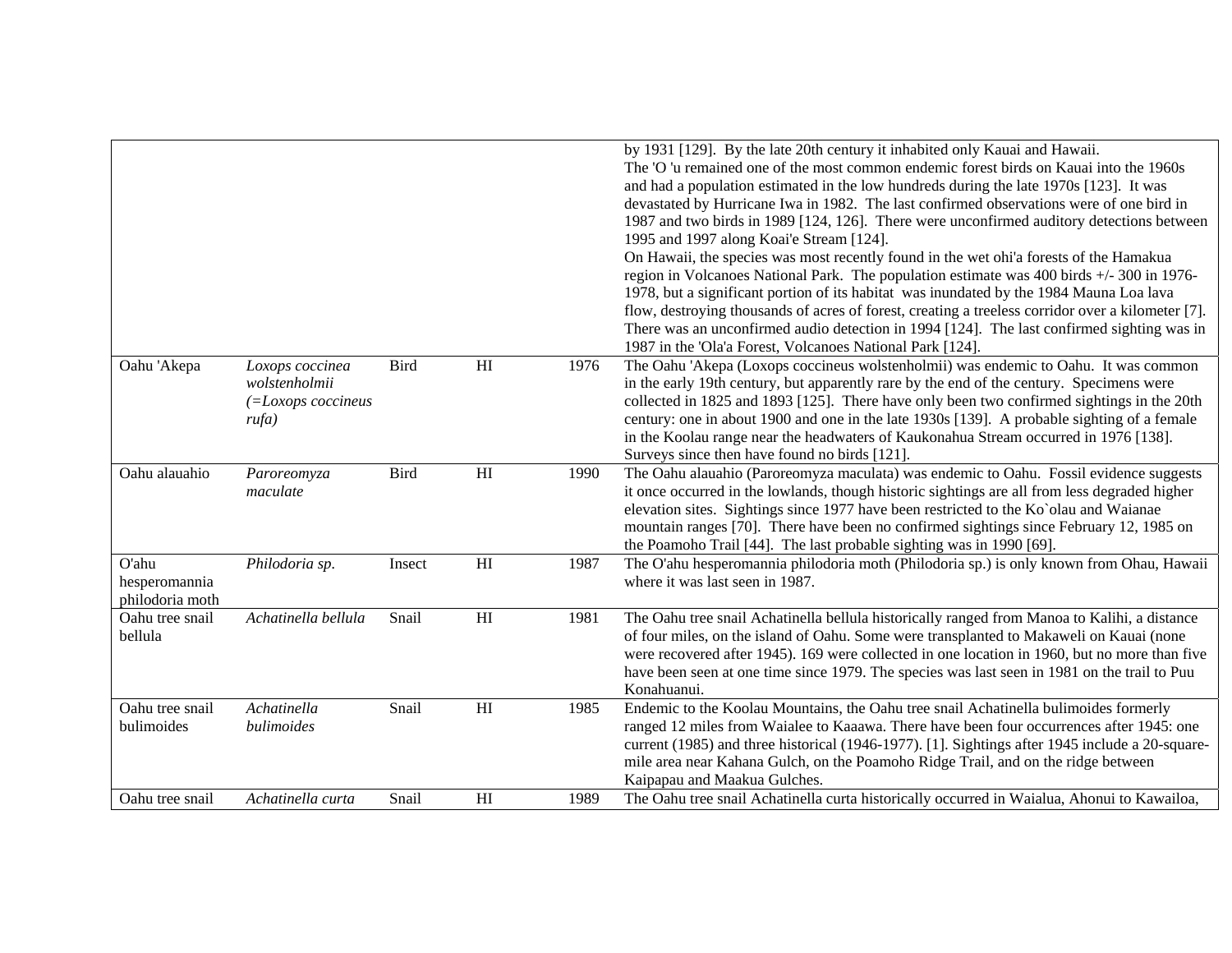| curta                          |                                |        |                            |      | and across to Laie. There have been 19 post-1945 occurrences: five current (1979-1989) and<br>14 historical (1946-1976) [1]. Locations since 1979 include Peahinaia Trail, Helemano Trail,<br>and Kawailoa Trail.                                                                                                                                                                                                                                                     |
|--------------------------------|--------------------------------|--------|----------------------------|------|-----------------------------------------------------------------------------------------------------------------------------------------------------------------------------------------------------------------------------------------------------------------------------------------------------------------------------------------------------------------------------------------------------------------------------------------------------------------------|
| Oahu tree snail<br>leucorraphe | Achatinella<br>leucorraphe     | Snail  | HI                         | 1989 | The Oahu tree snail Achatinella leucorraphe was formerly found along the three-mile<br>distance from Wahiawa (Schofield-Waikane Trail) to Kipapa. There have been five post-<br>1945 occurrences, one current (1989) and four historical (1946-1960).                                                                                                                                                                                                                 |
| Oahu tree snail<br>lorata      | Achatinella lorata             | Snail  | $\mathop{\rm HI}\nolimits$ | 1974 | The Oahu tree snail Achatinella lorata was historically found from Manoa to Waiawa on the<br>leeward side of Oahu, a distance of 12 miles, and also on the windward side in Maunawili.<br>The species has been sighted 16 times since 1945, the last being in 1974.                                                                                                                                                                                                   |
| Oahu tree snail<br>phaeozona   | Achatinella<br>phaeozona       | Snail  | $\mathop{\rm HI}\nolimits$ | 1974 | The Oahu tree snail Achatinella phaeozona was endemic to the Koolau Mountains of Oahu<br>and was historically found in Kaalakei, Kailua, Olomana and Waimanalo. It was last seen in<br>1965 or 1974. Sightings after 1945 occurred in Kuliouou.                                                                                                                                                                                                                       |
| Oahu tree snail<br>pupukanioe  | Achatinella<br>pupukanioe      | Snail  | H                          | 1980 | The Oahu tree snail Achatinella pupukanioe was endemic to the Koolau Mountains of Oahu.<br>It has been sighted seven times after 1945, the last being in 1980 on the Aiea Ridge Trail.                                                                                                                                                                                                                                                                                |
| Oahu tree snail<br>swiftii     | Achatinella swiftii            | Snail  | $\mathop{\rm HI}\nolimits$ | 1976 | The Oahu tree snail Achatinella swiftii ranged historically from the western ridge of Waiawa<br>to the ridges of Kaukonahua and has been sighted twice since 1945, between 1972 and 1978.<br>It was last seen in 1976 or 1978.                                                                                                                                                                                                                                        |
| Oahu tree snail<br>taeniolata  | Achatinella<br>taeniolata      | Snail  | $\mathop{\rm HI}\nolimits$ | 1978 | The Oahu tree snail Achatinella taeniolata was endemic to the Koolau Mountains of Oahu<br>and existed historically from Kaalakei to Palolo, and Maunawili. Other locations include the<br>Koolau Summit Ridge, Puu Lanipo, and the summit of Wiliwilinui Ridge. There were eleven<br>sightings after 1945 and prior to 1979. It was last seen in 1978. Post-1945 records are from<br>Maunalani Ridge, Hawaiiloa Ridge, Kuliouou 1 and 2 Valleys, and Aniani Nui area. |
| Oahu tree snail<br>turgida     | Achatinella turgida            | Snail  | H <sub>I</sub>             | 1974 | The Oahu tree snail Achatinella turgida has had two post-1945 sightings: 1953 and 1974. It<br>was only known from Aiea Ridge Trail and Manana Trail.                                                                                                                                                                                                                                                                                                                  |
| Oahu tree snail<br>viridans    | Achatinella<br>viridans        | Snail  | $\overline{H}$             | 1979 | The Oahu tree snail Achatinella viridans was last seen in 1979 on the Summit Trail in the<br>Koolau Mountains.                                                                                                                                                                                                                                                                                                                                                        |
| Opuhe nalo                     | Drosophila aglaia              | Insect | $\mathop{\rm HI}\nolimits$ | 1980 | Opuhe nalo (Drosophila aglaia) was endemic to O'ahu where it was known from only six<br>locations in the Wai'anae Mountains [273]. It was last seen in 1980 [435].                                                                                                                                                                                                                                                                                                    |
| Pupillid land<br>snail         | Lyropupa perlonga              | Snail  | $\mathop{\rm HI}\nolimits$ | 1980 | The Pupillid land snail (Lyropupa perlonga) was last seen at Barber's Point deep draft harbor<br>on Oahu in 1980 [1].                                                                                                                                                                                                                                                                                                                                                 |
| Scaevola hobdyi                | Scaevola hobdyi                | Plant  | H                          | 1980 | Scaevola hobdyi is known only from the type specimen, a single plant found on West Maui in<br>1980 [1].                                                                                                                                                                                                                                                                                                                                                               |
| <b>Bland Oregonian</b>         | Cryptomastix<br>mullani blandi | Snail  | $\rm ID$                   | 1990 | The bland oregonian (Cryptomastix mullani blandi) was once found in a limited areas in the<br>Coeur d'Alene River Valley near Post Falls and Coeur d'Alene, Idaho. It was last collected in<br>1990 near Coeur d'Alene [182]. Recent surveys found no live specimens [182]. Much of the<br>species' potential habitat has been logged, grazed by domestic livestock, mined, or urbanized                                                                              |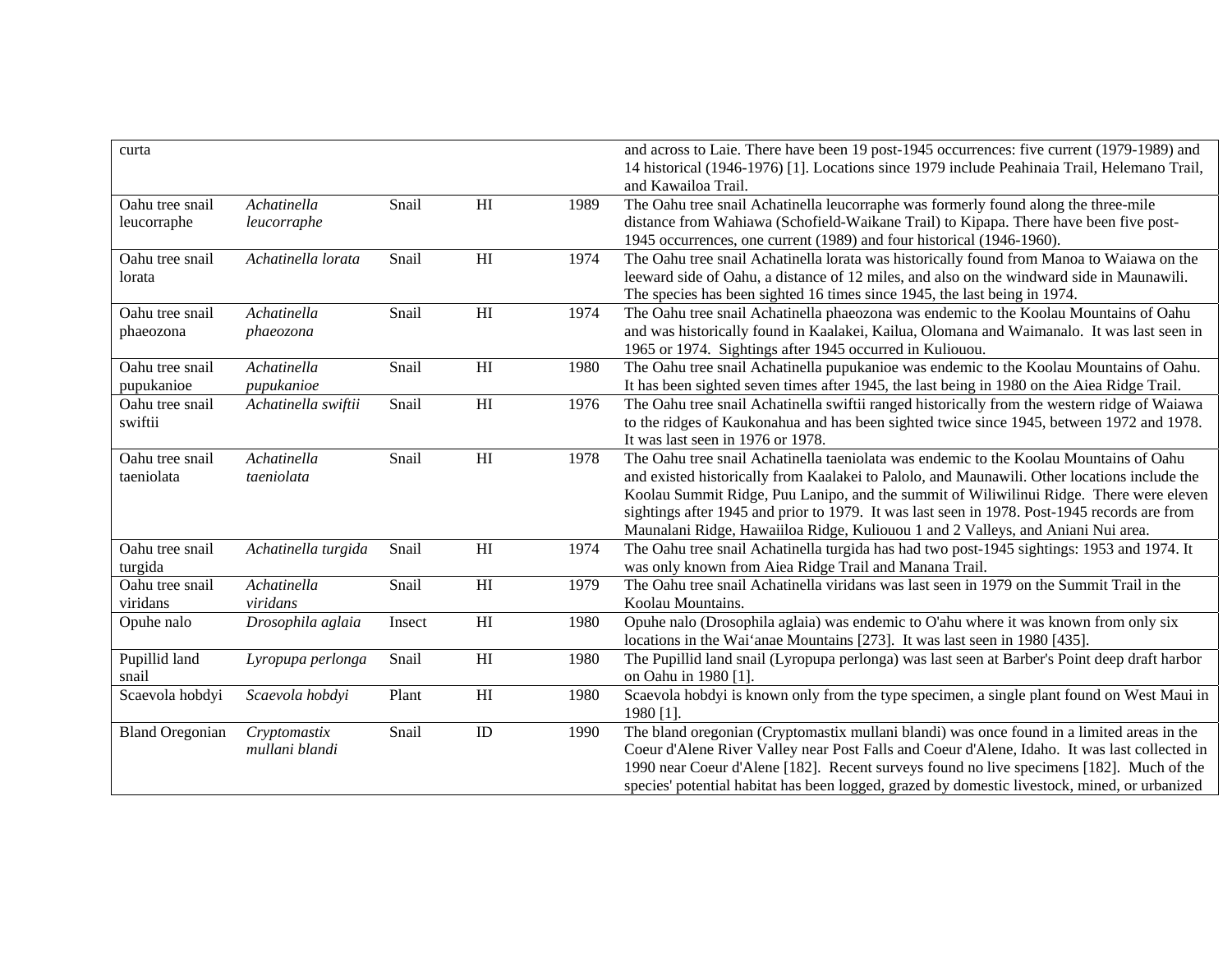|                                  |                                       |        |                                  |      | $[182]$ .                                                                                                                                                                                                                                                                                                                                                                                                                                                                                                                                                                                                                                                                                                                                                                                                                                                                                                                                                                                                                                                                                                                                                                                                                                            |
|----------------------------------|---------------------------------------|--------|----------------------------------|------|------------------------------------------------------------------------------------------------------------------------------------------------------------------------------------------------------------------------------------------------------------------------------------------------------------------------------------------------------------------------------------------------------------------------------------------------------------------------------------------------------------------------------------------------------------------------------------------------------------------------------------------------------------------------------------------------------------------------------------------------------------------------------------------------------------------------------------------------------------------------------------------------------------------------------------------------------------------------------------------------------------------------------------------------------------------------------------------------------------------------------------------------------------------------------------------------------------------------------------------------------|
| White catspaw                    | Epioblasma<br>obliquata<br>perobliqua | Mussel | IL, IN, KY,<br>MI, OH            | 1993 | The white catspaw (Epioblasma obliquata perobliqua) has been reported from New York to<br>Indiana, but many are misidentifications. The species was likely limited to the Wabash<br>River, White River, Tippecanoe River, Maume River, St. Joseph River, Fish Creek, and<br>possibly the Ohio River [201]. It has only been collected four times since 1970, all in Fish<br>Creek, northwestern Ohio: one living and one freshly dead female in 1975, a living male and<br>a freshly dead female in 1985, one living and one freshly dead female in 1987, and one live<br>animal in October 1993 [10, 200, 201]. The 1987 sighting is apparently mistakenly reported<br>as 1988 by the USFWS Recovery Plan [201].<br>The October 1993 survey was part of an effort to mitigate and monitor the effects of a<br>September 1993 diesel pipeline rupture in a soybean field in DeKalb County, Indiana. The<br>diesel fuel filtered through field tiles into a small drainage ditch and into Fish Creek above<br>the last known and very small catspaw population [202]. By the spring of 1994, a tree had<br>fallen on the last known mussel, scouring out the entire riffle habitat [200]. E. o. perobliqua<br>was not found in 1994 or in 2002 [200]. |
| Longjaw cisco                    | Coregonus alpenae                     | Fish   | IL, IN, MI,<br>NY, OH,<br>PA, WI | 1975 | Listed as the longjaw cisco (Coregonus alpenae), this taxa is now considered a population of<br>shortjaw cisco (Coregonus zenithicus). It was known to occur in Lakes Michigan, Huron, and<br>Erie. Extensive over-fishing and increased lake pollution led to a population crash in the first<br>half of the 20th century. The cisco was further decimated by sea lamprey predation and<br>habitat degradation, and has not been seen in Lakes Huron and Erie since the 1950s. It was<br>seriously depleted in Lake Michigan by 1961 and last seen in 1975.                                                                                                                                                                                                                                                                                                                                                                                                                                                                                                                                                                                                                                                                                         |
| Shortnose cisco                  | Coregonus<br>reighardi                | Fish   | IL, IN, MI,<br>NY, WI            | 1985 | The shortnose cisco (Coregonus reighardi) was formerly found in Lakes Huron, Michigan,<br>and Ontario. It has not been seen since 1985 despite intensive survey efforts [191].                                                                                                                                                                                                                                                                                                                                                                                                                                                                                                                                                                                                                                                                                                                                                                                                                                                                                                                                                                                                                                                                       |
| Maryland darter                  | Etheostoma sellare                    | Fish   | MD                               | 1988 | The Maryland darter (Etheostoma sellare) was known only from tributaries of the lower<br>Susquehanna River, Harford County, Maryland. It has rarely been seen since it was<br>discovered in 1912. Most recent sightings were in a single riffle in Deer Creek, and it was<br>last seen in 1988.                                                                                                                                                                                                                                                                                                                                                                                                                                                                                                                                                                                                                                                                                                                                                                                                                                                                                                                                                      |
| Sylvan hygrotus<br>diving beetle | Hygrotus sylvanus                     | Insect | MN, NY,<br>MA?                   | 1979 | The sylvan hygrotus diving beetle (Hygrotus sylvanus) was believed extinct until it was<br>rediscovered in 1979 in Cedar Creek, Anoka and Isanti counties, Minnesota [170]. Prior to<br>that it was known only from 1890 collections in Peekskill, New York and Lexington,<br>Massachusetts, though the latter may be erroneus [171].                                                                                                                                                                                                                                                                                                                                                                                                                                                                                                                                                                                                                                                                                                                                                                                                                                                                                                                |
| Sangre de Cristo<br>peaclam      | Pisidium<br>sanguinichristi           | Mussel | $\rm{NM}$                        | 1981 | The Sangre de Cristo peaclam (Pisidium sanguinichristi) is one of only two Sphaeriacean<br>clams endemic to North America and is perhaps the most endemic pisidia in the world. It<br>was discovered in 1981 by Dwight Taylor in the muddly shallows and narrow outflow of<br>Middle Fork Lake, a glacial 15 acre cirque at the base of Wheeler Peak (10,485 feet) on the<br>Questa Ranger District, Carson National Forest, Taos County, New Mexico [244]. It has not<br>definitively been located in post-1981 surveys by the New Mexico Game and Fish                                                                                                                                                                                                                                                                                                                                                                                                                                                                                                                                                                                                                                                                                             |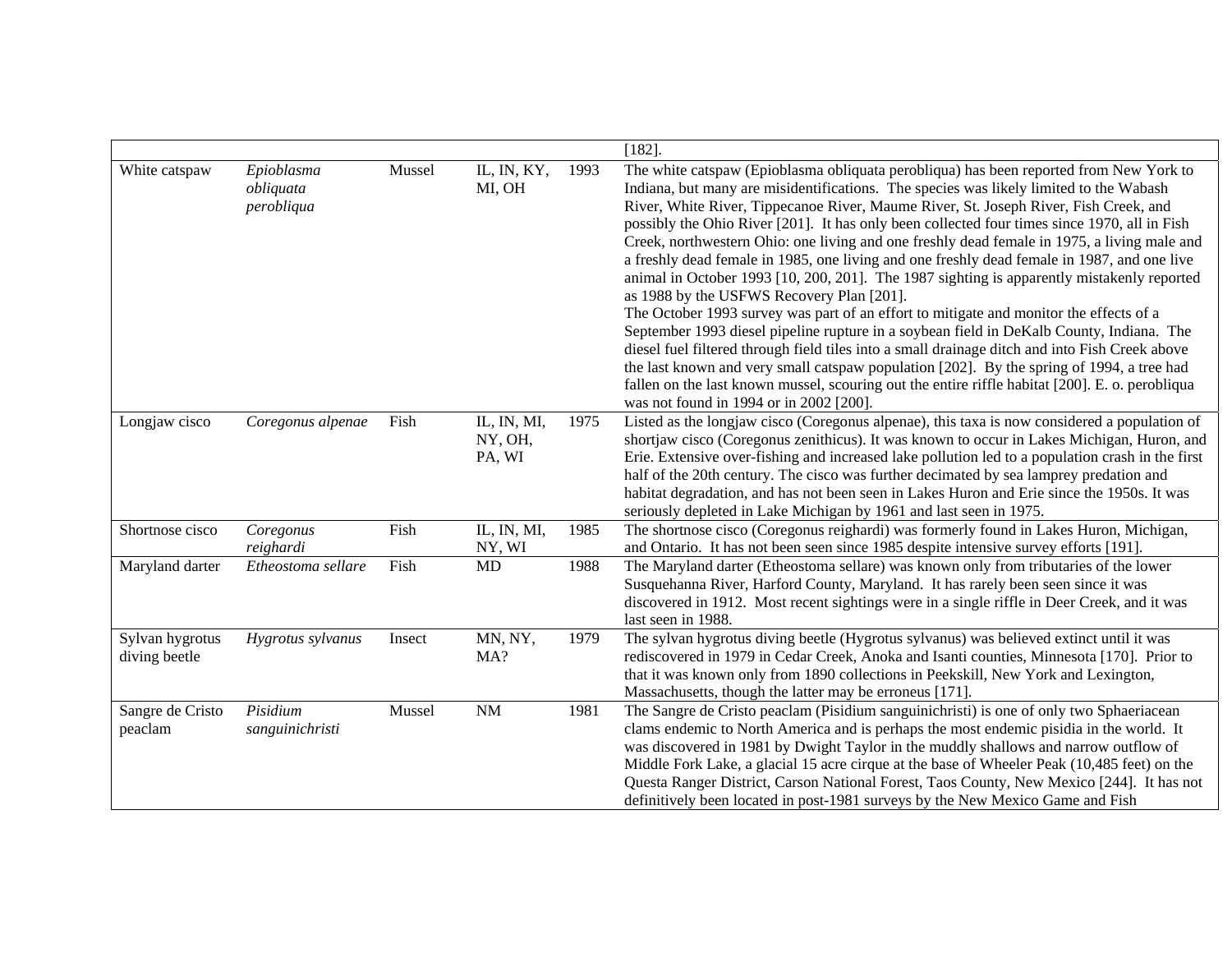|                           |                                   |       |           |      | Department, though six specimens were possibly assignable to P. sanguinichrist [183, 243].<br>The Sangre de Cristo peaclam is considered a valid taxon, but its endemnicity (unusual for<br>pisidia because they are easy transported by birds) and small number of collections,<br>combined with the fact that pisidia are known to display significant morphological variation,<br>has raised taxonomic questions. An mtDNA comparison with sympatric P. milium was<br>inconclusive because there was virtually no remnant soft tissue from the sanguinichristi<br>specimens. Shell mtDNA had to be used even though little DNA exists in the conchiolin of<br>pidisia. Live or freshly dead specimens are needed for a definitive analysis [183, 243]                                                                                                                                                                                                                                                                                                                                                                                                                                                                                                                                                                                                 |
|---------------------------|-----------------------------------|-------|-----------|------|----------------------------------------------------------------------------------------------------------------------------------------------------------------------------------------------------------------------------------------------------------------------------------------------------------------------------------------------------------------------------------------------------------------------------------------------------------------------------------------------------------------------------------------------------------------------------------------------------------------------------------------------------------------------------------------------------------------------------------------------------------------------------------------------------------------------------------------------------------------------------------------------------------------------------------------------------------------------------------------------------------------------------------------------------------------------------------------------------------------------------------------------------------------------------------------------------------------------------------------------------------------------------------------------------------------------------------------------------------|
| Blue point pyrg           | Pyrgulopsis<br>coloradensis       | Snail | <b>NV</b> | 1992 | The Blue Point pyrg (Pyrgulopsis coloradensis) was collected in the 1970s, 1980s, and early<br>1990s at Blue Point Spring, Lake Mead Recreation Area, Clark County, Nevada [153].<br>Similar looking dead shells were found at Rogers Spring (1.25 miles to the southwest), but<br>the species which occurred there has been extirpated and its taxonomy can not be determined<br>[197]. Pyrgulopsis coloradensis was formally described in 1998 by Hershler, who reported<br>that it had "become increasingly scarce in the past decade" [242]. It has not been seen since<br>1992 despite surveys throughout the 1990s and early 2000s [197].<br>The cause of the extinction is not definitively known, but coincided with the post-1993<br>introduction of the red-rimmed thiara (Melanoides tuberculata) a predatory snail native to<br>Africa, Asia, and India commonly distributed through the aquarium trade [197]. Wild burros<br>have caused vegetative damage, but the habitat conditions appear adequate and not to have<br>degraded between 1993 and 2002 [197]. Rogers Spring was impounded for recreational<br>swimming long prior to the 1990s destroying it ability to sustain Pyrgulopsis coloradensis if<br>species ever occurred there. Rogers Spring has also contained various predatory cichlid<br>species over the past 40 years. |
| Fish Lake pyrg            | Pyrgulopsis ruinosa               | Snail | <b>NV</b> | 1993 | The Fish Lake pyrg (Pyrgulopsis ruinosa) is endemic to a single spring on McNett Ranch in<br>Fish Lake Valley and is known only from the type specimen collected on July 16, 1988 [242,<br>153]. The spring was impounded in the late 1980s or more likely the early 1990s [153].<br>Sada and Vinyard report an extinction date of 1990 [196], but it is not clear if this is the date<br>last seen or the presumed date of extinction. The species has not been found in subsequent<br>surveys, and the landowner has not allowed recent surveys [153]. The pyrg's species<br>designation is from the latin ruinosa "going to ruin; referring to the current status of the<br>species" [242].                                                                                                                                                                                                                                                                                                                                                                                                                                                                                                                                                                                                                                                           |
| Longstreet<br>springsnail | Pyrgulopsis sp.                   | Snail | <b>NV</b> | 1975 | The Longstreet springsnail (Pyrgulopsis sp.) was collected by Dwight Taylor in the 1940s or<br>50s in Longstreet Spring. Groundwater pumping dried the spring in the 1970s driving the<br>species extinct [196,                                                                                                                                                                                                                                                                                                                                                                                                                                                                                                                                                                                                                                                                                                                                                                                                                                                                                                                                                                                                                                                                                                                                          |
| Oregon giant<br>earthworm | <b>Driloleirus</b><br>macelfreshi | Worm  | <b>OR</b> | 1985 | The Oregon giant earthworm (Driloleirus macelfreshi) grew up to three feet in length. It was<br>endemic to the Willamette Valley of northwestern Oregon, where is was collected in 1903,<br>1929, and 1930 [173]. No sightings have been confirmed since 1985.                                                                                                                                                                                                                                                                                                                                                                                                                                                                                                                                                                                                                                                                                                                                                                                                                                                                                                                                                                                                                                                                                           |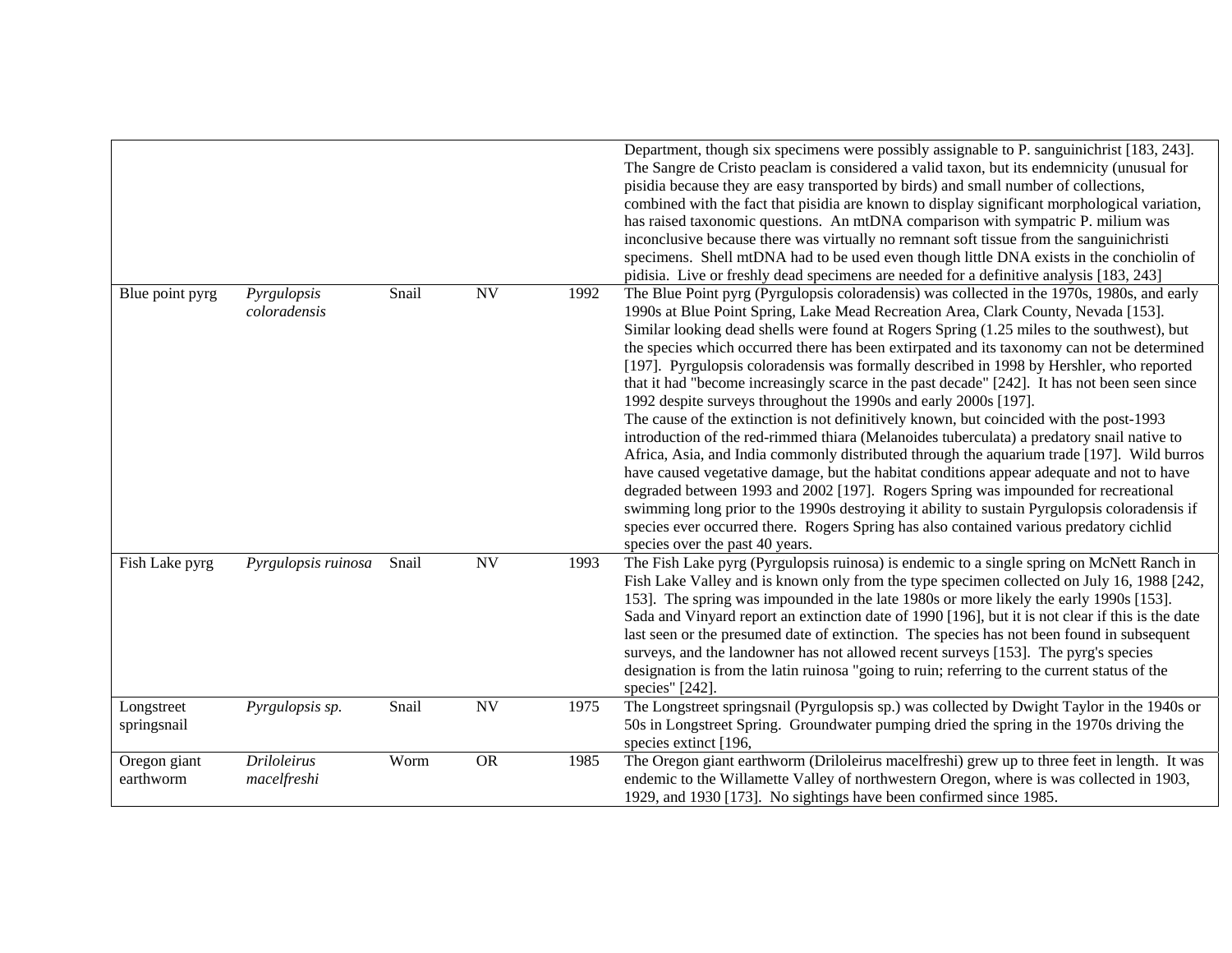| Nerite rams-horn       | Vorticifex<br>neritoides               | Snail     | OR, WA      | 1988 | Nerite rams-horn (Vorticifex neritoides) was historically collected from the lower Columbia<br>River below the Dalles (i.e. from Portland to the river's mouth), though it may also have<br>occurred on the lowermost Willamette River between Oregon City and its confluence with<br>the Columbia River [1]. The last certain collections were by Hempill in the 1930s, though<br>several specimens from 1988 may be assignable to the species [260]. Surveys in 1994, 1996,<br>and 2001 did not find the species [260].                                                                                                                                                                                                                                                                                                                                                                                                                                                                                                                                                                                                                                                                                                                                                                                                                                                                    |
|------------------------|----------------------------------------|-----------|-------------|------|----------------------------------------------------------------------------------------------------------------------------------------------------------------------------------------------------------------------------------------------------------------------------------------------------------------------------------------------------------------------------------------------------------------------------------------------------------------------------------------------------------------------------------------------------------------------------------------------------------------------------------------------------------------------------------------------------------------------------------------------------------------------------------------------------------------------------------------------------------------------------------------------------------------------------------------------------------------------------------------------------------------------------------------------------------------------------------------------------------------------------------------------------------------------------------------------------------------------------------------------------------------------------------------------------------------------------------------------------------------------------------------------|
| Golden coqui           | Eleutherodactylus<br>jasperi           | Amphibian | Puerto Rico | 1981 | The Golden coqui (Eleutherodactylus jasperi) is one of 16 Eleutherodactylus (i.e. "free<br>fingered") frogs endemic to Puerto Rico and the only ovoviviparous anuran in the New<br>World. It occurred in bromeliads on Cerra Avispa, Monte El Gato, and Sierra de Cayey<br>summits in Puerto Rico. It was discovered in 1973 and described in 1976 [54]. The<br>population in the early 1970s was estimated to be less than 10 on Cerro Avispa, 500 to 1,000<br>on Monte el Gata, and 1,000 to 2,000 on Sierra de Cayey [68]. It was last seen in 1981 [68].<br>There is a great demand for high elevation land within the coqui's range because of the<br>moderate rainfall and temperatures to be found there. The summits have experienced large<br>scale modification for residential development and has been slashed and burned for<br>agricultural and pastoral purposes [177]. With the exception of a highway right-of-way, most<br>of the known habitat of the golden coqui is privately owned. No golden coquis have been<br>found in the extensive bromeliad growth at the summit of Cerro Planada and the adjacent<br>peak to the west which have long been planted in coffee and citrus. Rafael Joglar believes<br>the most probably cause of extinct was chitridiomicosis fungus combined with climate<br>changes (raising of temperature and long periods of draught) [306]. |
| Mottled coqui          | Eleutherodactylus<br>eneidae           | Amphibian | Puerto Rico | 1990 | The mottled coqui (Eleutherodactylus eneidae) was endemic to the interior forested uplands<br>of Puerto Rico. It was last seen in 1984 and last heard in 1990. Rafael Joglar believes the<br>most probably cause of extinct was chitridiomicosis fungus combined with climate changes<br>(raising of temperature and long periods of draught) [306].                                                                                                                                                                                                                                                                                                                                                                                                                                                                                                                                                                                                                                                                                                                                                                                                                                                                                                                                                                                                                                         |
| Web-footed<br>coqui    | Eleutherodactylus<br>karlschmidti      | Amphibian | Puerto Rico | 1974 | The web-footed coqui (Eleutherodactylus karlschmidti) was last seen in 1974 [53, 54].<br>Rafael Joglar believes the most probably cause of extinct was chitridiomicosis fungus<br>combined with climate changes (raising of temperature and long periods of draught) [306].                                                                                                                                                                                                                                                                                                                                                                                                                                                                                                                                                                                                                                                                                                                                                                                                                                                                                                                                                                                                                                                                                                                  |
| Green blossom          | Epioblasma<br>torulosa<br>gubernaculum | Mussel    | TN, VA      | 1984 | The Green blossom (Epioblasma torulosa gubernaculum) was last seen in 1984 in the Clinch<br>River. Repeat surveys after that time have been unsuccessful.                                                                                                                                                                                                                                                                                                                                                                                                                                                                                                                                                                                                                                                                                                                                                                                                                                                                                                                                                                                                                                                                                                                                                                                                                                    |
| Mexican<br>fawnsfoot   | Truncilla cognate                      | Mussel    | <b>TX</b>   | 1975 | The Mexican fawnsfoot (Truncilla cognata) inhabited several hundred miles of the Rio<br>Grande River in Texas and northern Mexico. The last sightings of the species were a number<br>of observations in 1972 and a single weathered shell in 1975 [205].                                                                                                                                                                                                                                                                                                                                                                                                                                                                                                                                                                                                                                                                                                                                                                                                                                                                                                                                                                                                                                                                                                                                    |
| San Marcos<br>gambusia | Gambusia georgei                       | Fish      | <b>TX</b>   | 1983 | The San Marcos gambusia (Gambusia georgei) was endemic to San Marcos Spring and a<br>1.25 mile section of the San Marcos River between Rio Vista Dam and 0.3 miles below the I-<br>35 bridge.                                                                                                                                                                                                                                                                                                                                                                                                                                                                                                                                                                                                                                                                                                                                                                                                                                                                                                                                                                                                                                                                                                                                                                                                |